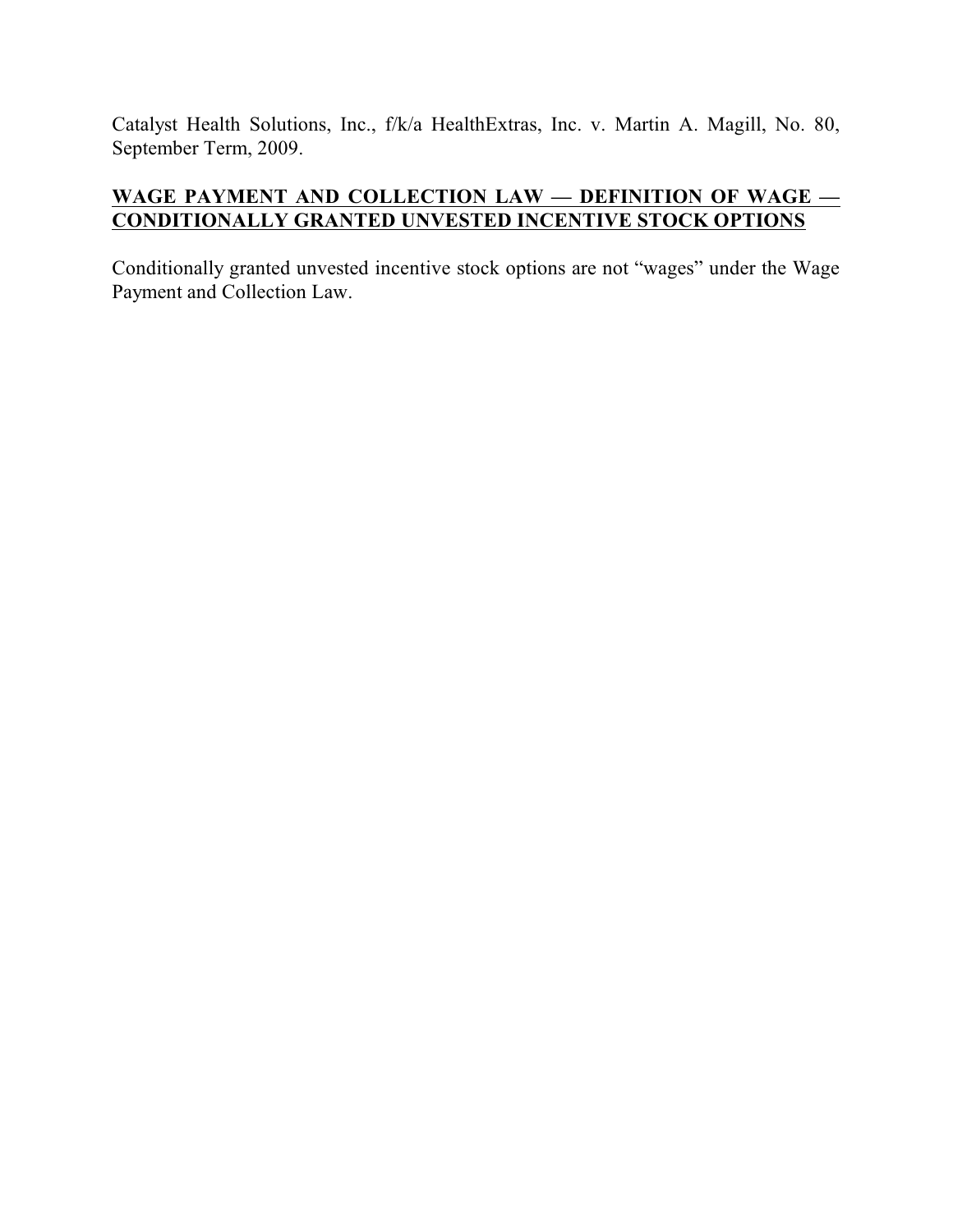# IN THE COURT OF APPEALS OF MARYLAND

No. 80

September Term, 2009

CATALYST HEALTH SOLUTIONS, INC., f/k/a HEALTHEXTRAS, INC.

v.

MARTIN A. MAGILL

Bell, C.J. Harrell Battaglia Greene Murphy Adkins Barbera,

JJ.

Opinion by Battaglia, J. Murphy, J., Concurs and Dissents.

Filed: June 2, 2010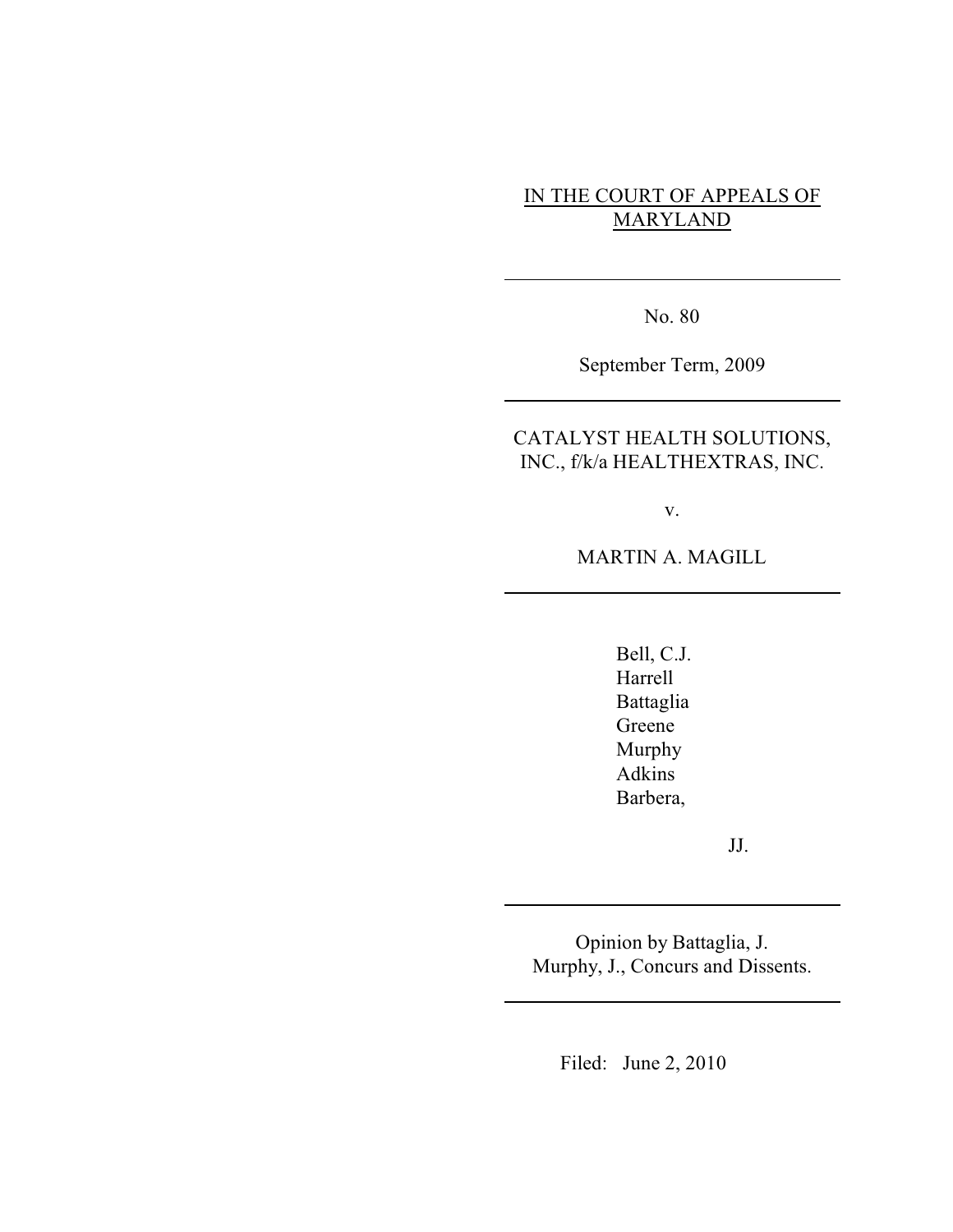In this case we must determine whether an employee's conditionallygranted unvested incentive stock options<sup>1</sup> are "wages" under the Maryland Wage Payment and Collection Law (Wage Act or Act), Sections 3-501 to 3-509 ofthe Labor and Employment Article, Maryland Code (1991, 1999 Repl. Vol.).<sup>2</sup>

This appeal arises from a judgment in the Circuit Court for Montgomery County by which Martin A. Magill, appellee, became entitled to damages based upon a determination of the value of 60,000 conditionally granted unvested incentive stock options, awarded under grant agreements by his former employer, Catalyst Health Solutions, Inc. (Catalyst), formerly known as HealthExtras,<sup>3</sup> appellant. Mr. Magill had agreed to remain employed for a specific period of time for the options to vest and become exercisable, but he did not meet that condition before leaving his employment with Catalyst. Catalyst appealed the decision of the Circuit Court, and we granted certiorari, prior to any proceedings in the Court of Special Appeals, to answer the following questions:

A "stock option" is "[a]n option that allows a corporate employee to buy shares 1 of corporate stock at a fixed price or within a fixed period. Such an option is usu[ally] granted as a form of compensation and can qualify for special tax treatment under the Internal Revenue Code. — Also termed *employee stock option*; *incentive stock option* (ISO)." *Black's Law Dictionary* 1554 (9th ed. 2009).

All statutory references are to the Maryland Wage Payment and Collection 2 Law, Sections 3-501 to 3-509 of the Labor and Employment Article, Maryland Code (1991, 1999 Repl. Vol.), the version in effect at the time Martin A. Magill left his employment with Catalyst, unless otherwise provided.

Catalyst Health Solutions, Inc., conducted business under the name 3 HealthExtras, Inc., during the majority of the time that matters were pending in this appeal. For clarity, we use the name "Catalyst" to refer to the appellant but use "HealthExtras" when quoting from agreements and exhibits using that name.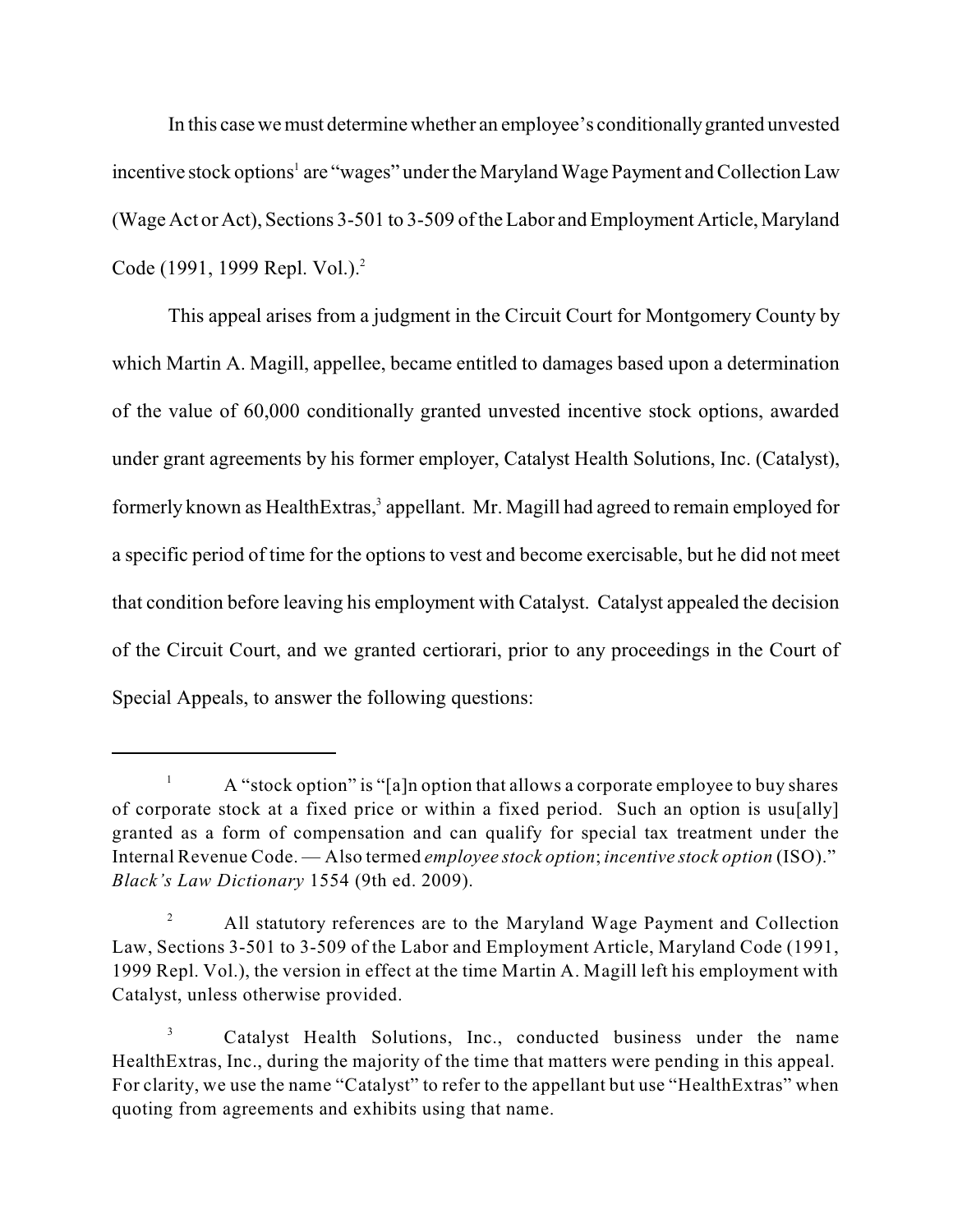1. Did the Circuit Court err in holding that unvested stock options constitute "wages" "promised for service" under the [Maryland Wage Payment and Collection Law] when they were conditionally granted pursuant to an unambiguous written agreement and the service conditions were not fulfilled?

2. Did the Circuit Court err by rewriting the terms of the parties' grant agreements in formulating a damages award?<sup>[4]</sup>

We shall hold that the conditionally granted unvested incentive stock options were not wages under the Wage Act, because Mr. Magill did not fulfill the continued employment service condition, as set forth in the grant agreements to which he had assented.

#### **FACTS**

Martin A. Magill accepted the position of Vice President of Sales for Catalyst Health Solutions, Inc., in February of 2004. The terms of his compensation package included, among other things,<sup>5</sup> a yearly salary and the right to acquire stock options pursuant to the company's plan. The terms of Mr. Magill's recompense were set forth in a letter dated February 11, 2004, fromCatalyst's Chief Executive Officer, David T. Blair, which provided in pertinent part:

#### **3. Compensation**

**a. Salary:** You shall receive an initial base salary of \$135,000 per year and a monthly car allowance of \$800.

Because we conclude that the unvested stock options were not wages under the 4 Wage Act, we need not address the damages issue.

Mr. Magill's compensation package also included commissions, an annual 5 bonus, relocation assistance, business expenses, and fringe benefits, although these items are not relevant to this appeal.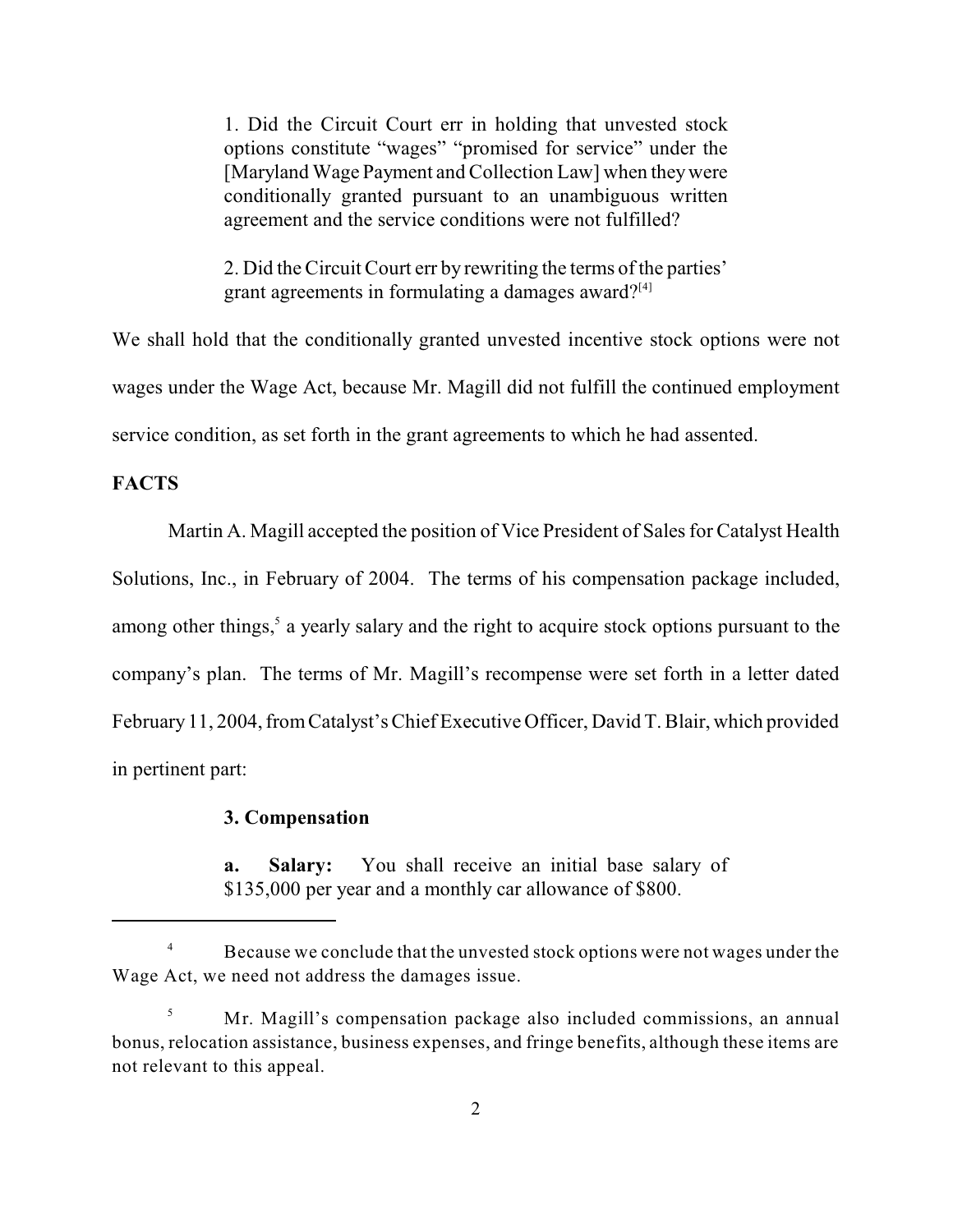**b. Stock Options:** You will be granted 40,000 options to acquire HealthExtras common stock. The terms of the options are described in the HealthExtras Stock Option Plan.

Mr. Magill executed an "Incentive Stock Option Award Agreement," dated March 1, 2004,

which specified that the award of options was for 40,000 shares of Catalyst's common stock<sup>6</sup>

with an exercise price of \$10.47 per share, and provided a vesting schedule setting forth the

continued service condition of the grant:

# **Vesting Schedule:**

Subject to the limitations of this Award Agreement, the Incentive Stock Option Award shall vest or become exercisable in installments according to the following schedule:

- (a) 25% of this Option Award shall vest 12 months after the Date of Grant ("Initial Vesting Date").
- (b) 75% of this Option Award shall vest in three (3) equal annual installments beginning on the first anniversary of the Initial Vesting Date.

Except as provided below, an installment shall not become exercisable on the otherwise applicable vesting date if the Optionee terminates employment or service prior to such vesting date.

Once vesting had been met, the Grant Agreement provided that "[t]he Exercise Price may

be paid in cash or Common Stock having a Fair Market Value on the exercise date equal to

In each of Mr. Magill's three Grant Agreements, he was given the option to 6 purchase shares of Catalyst's "common stock." "Common stock" is "[a] class of stock entitling the holder to vote on corporate matters, to receive dividends after other claims and dividends have been paid (esp[ecially] to preferred shareholders), and to share in assets upon liquidation." *Black's Law Dictionary* 1552 (9th ed. 2009).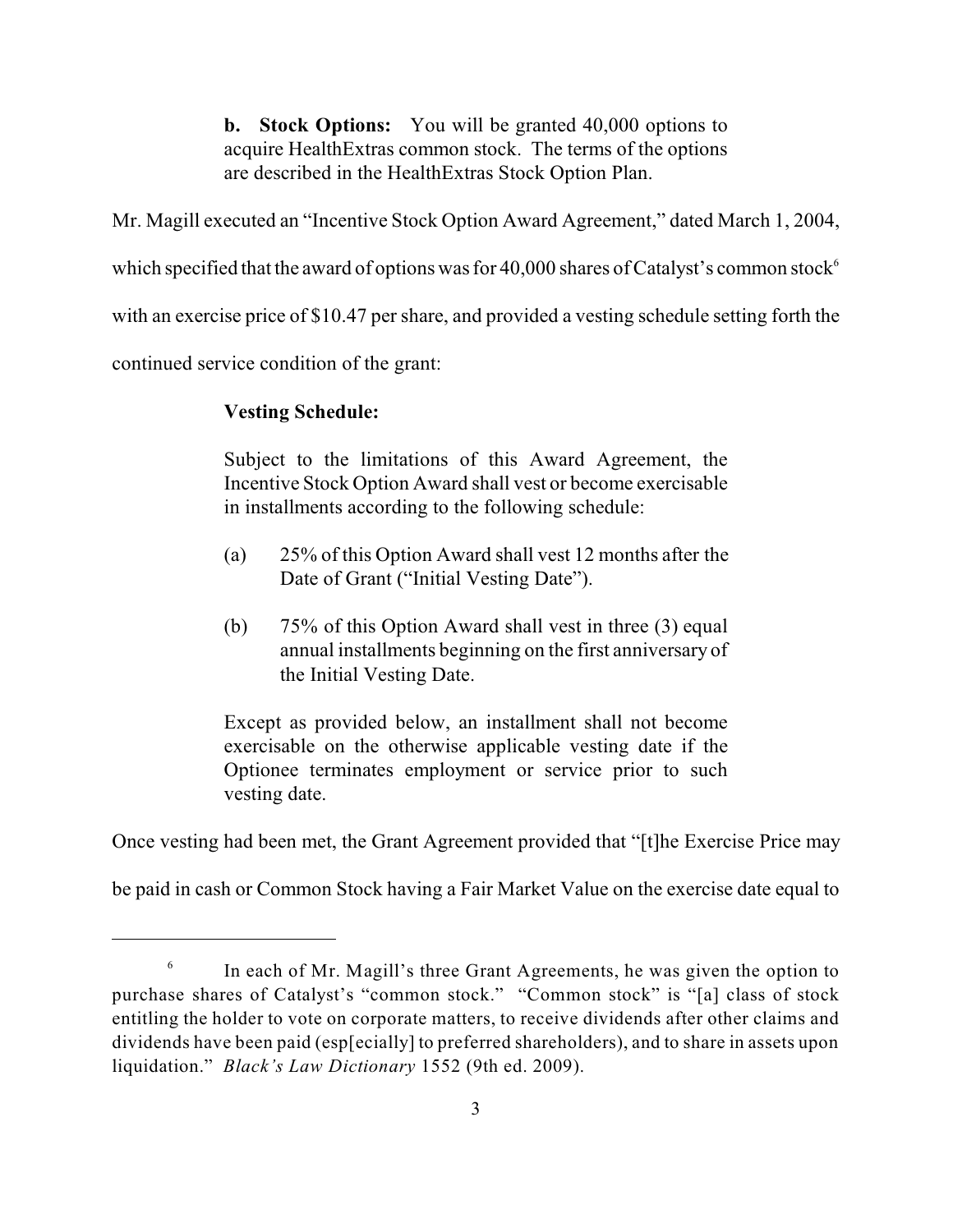the total Exercise Price."

The Grant Agreement stated that it was subject to the terms and conditions of the governing "1999 Stock Option Plan," which was adopted by a committee of Catalyst's Board of Directors and approved by its shareholders. The 1999 Stock Option Plan stated that its purpose was to provide incentives to its employees:

> HealthExtras, Inc., a Delaware corporation, intends for the HealthExtras, Inc. 1999 Stock Option Plan (the "Plan") to provide additional incentive to certain valued and trusted officers, employees, and other individuals . . . by encouraging them to acquire shares of common stock of the Company (the "Stock") through options to purchase Stock granted pursuant to the Plan ("Options"), thereby increasing each individual's proprietary interest in the business of the Company and providing them with an increased personal interest in the continued success and progress of the Company, the result of which will promote both the interests of the Company and its shareholders.

The 1999 Stock Option Plan echoed the terms of the Grant Agreement by noting that upon termination of employment or service, only options that were immediately exercisable or vested at the date of termination could be exercised, and only within three months following the date of termination.

After several weeks on the job, Mr. Magill's compensation package was revised to provide a \$200,000 loan to Mr. Magill to facilitate his relocation, as well as an additional grant of 35,000 incentive stock options, subject to the company's stock option plan. These changes were memorialized in a letter dated April 16, 2004, from Mr. Blair, which stated in pertinent part: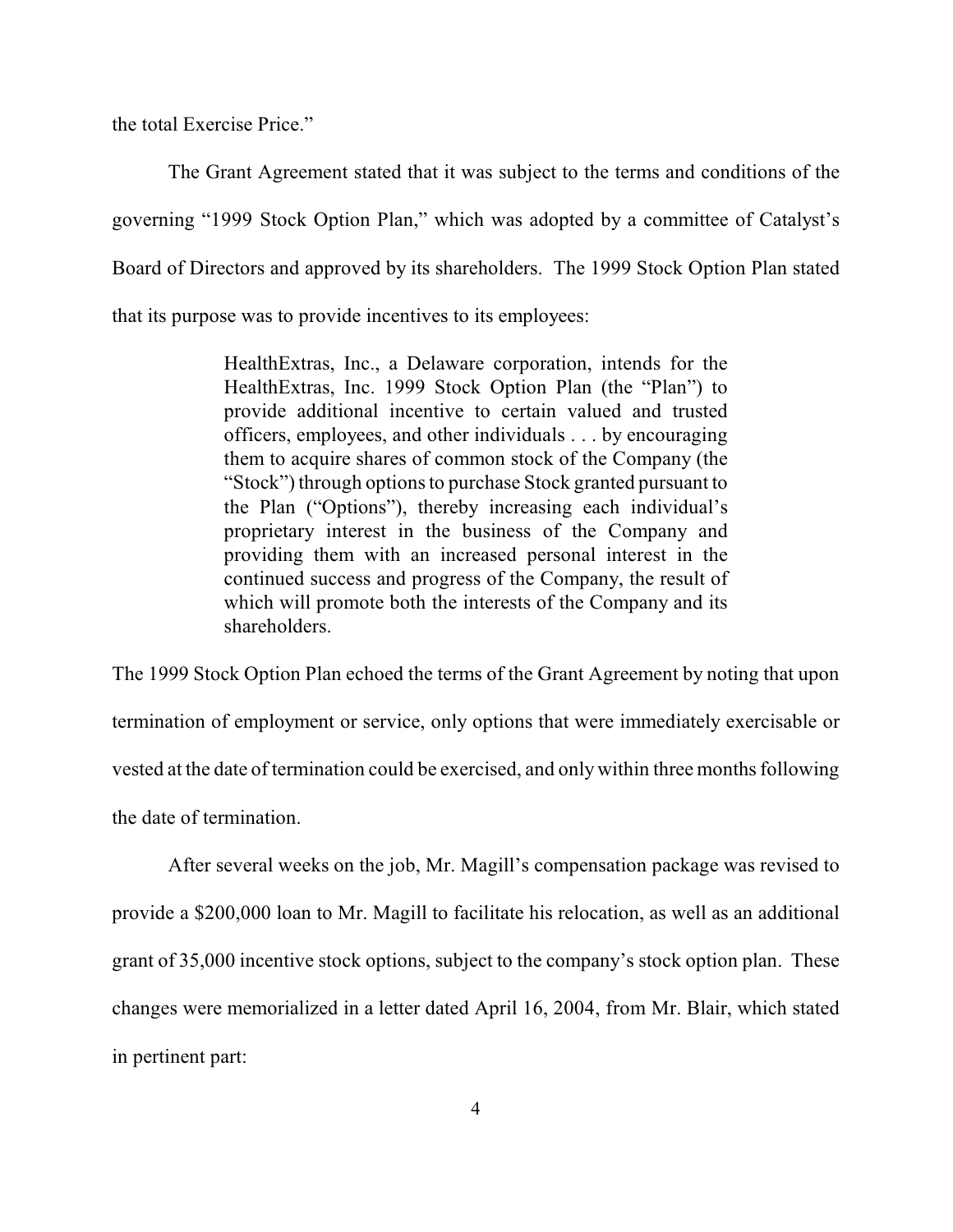This letter shall confirm our discussion in which we agreed to review your relocation assistance package and employee stock option incentives after 45 days of employment.

- 1. Relocation Assistance. To facilitate your relocation to the Washington D.C. area, HealthExtras shall provide you a loan in the amount of \$200,000. . . .
- 2. Stock Option Incentives. You shall receive an additional 35,000 stock options to purchase HealthExtras common stock. . . .

In conjunction with this letter, the parties executed a second "Incentive Stock Option Award Agreement" under the same terms as the first, and subject to the same "1999 Stock Option Incentive Plan," except for the grant date of April 16, 2004, the exercise price of \$11.03, and the number of shares, 35,000.

Approximately five months later, Mr. Blair confirmed in a letter to Mr. Magill that Mr. Magill's terms of employment again were being revised to include a salary increase, a larger loan for relocation assistance, and an opportunity to receive additional stock options, referred to as a "Stretch Goal," granting 40,000 stock options, should the company reach its sales objectives. This letter provided in pertinent part:

> 3. Stretch Goal. Should HealthExtras implement 200,000 new fully funded PBM [Pharmacy Benefit Management] lives from August 1, 2004 through January 1, 2005 you shall be granted 40,000 stock options to purchase HealthExtras common stock. Should HealthExtras implement 400,000 new fully funded PBM lives from August 1, 2004 through April 1, 2005 you shall be granted an additional 40,000 stock options. The terms of the stock options are described in the HealthExtras 2002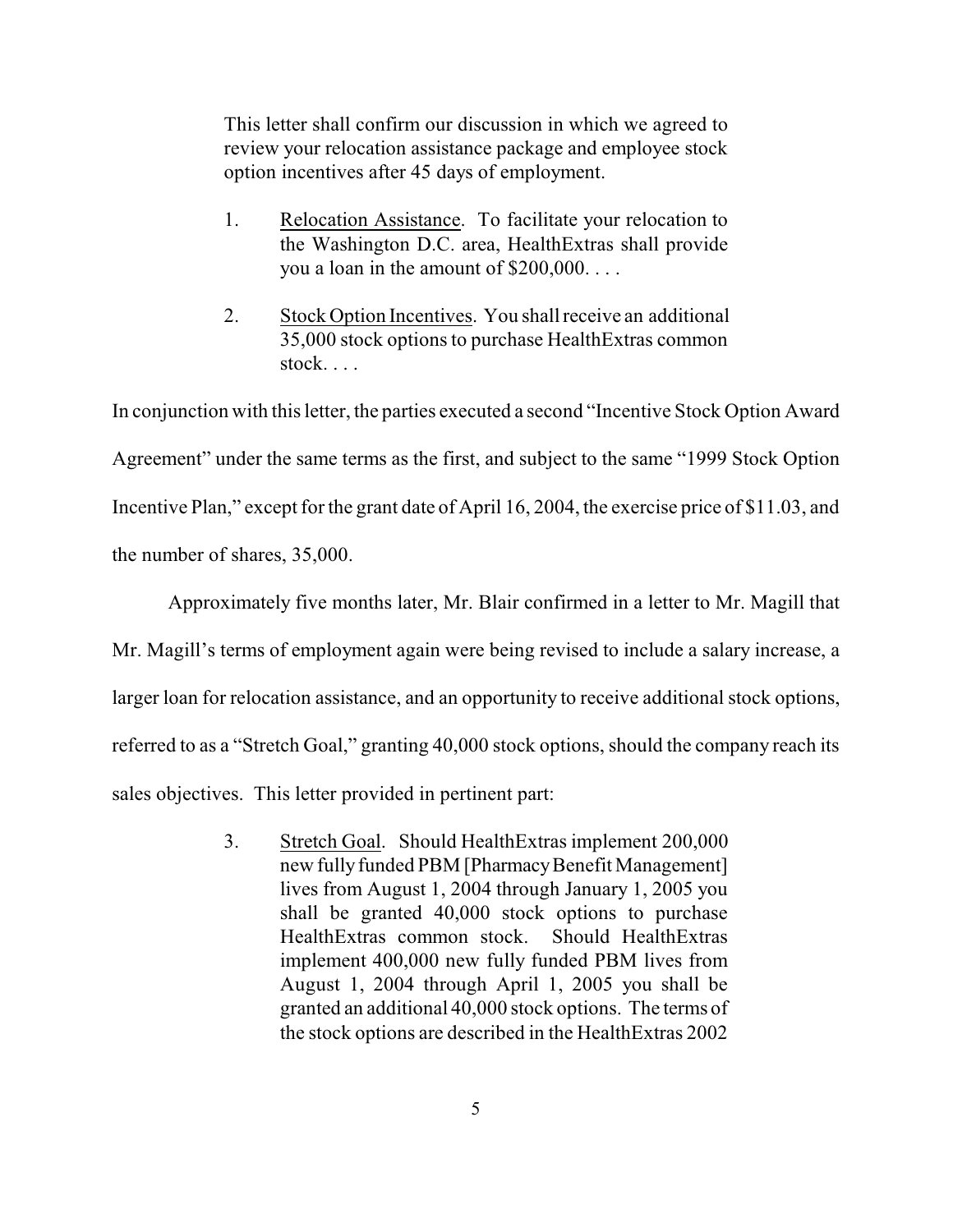Equity Incentive Plan<sup>[7]</sup> and the exercise price of such options shall be the closing price of HealthExtras stock on the day in which HealthExtras receives confirmation that such Stretch Goal has been achieved.

Shortly thereafter, Mr. Blair confirmed in a memorandum that Mr. Magill had reached his initial stretch goal and would "be granted 40,000 stock options to purchase HealthExtras stock." On the same day, Mr. Magill executed a third "Stock Option Award Agreement," which was virtually identical to the previous two agreements, except for the grant date of October 26, 2004, the exercise price of \$13.30, and the number of shares, 40,000. It provided that Mr. Magill was granted an option to purchase 40,000 shares of HealthExtras, Inc. common stock, subject to the terms and conditions of the award agreement and the 2003 Equity Incentive Plan.

Approximately one year later, Mr. Magill agreed to revise the vesting schedule of his 115,000 stock options so that he would be "eligible to exercise [his] HealthExtras stock options and pay-off [his] loan due to HealthExtras." At the time of the agreement, Mr. Magill had not exercised the 28,750 stock options, which had vested. The agreement was memorialized in a letter signed by Mr. Magill on November 14, 2005, and provided that Catalyst would accelerate an additional 26,250 options that Mr. Magill would exercise to

Catalyst never identified a "2002 Equity Incentive Plan," and the parties agree 7 that the reference was to the "2003 Equity Incentive Plan," which was a revised version of the "1999 Stock Option Plan." The 2003 Equity Incentive Plan contains no material changes from the previous plan, and is referred to in the October 26, 2004, "Stock Option Award Agreement."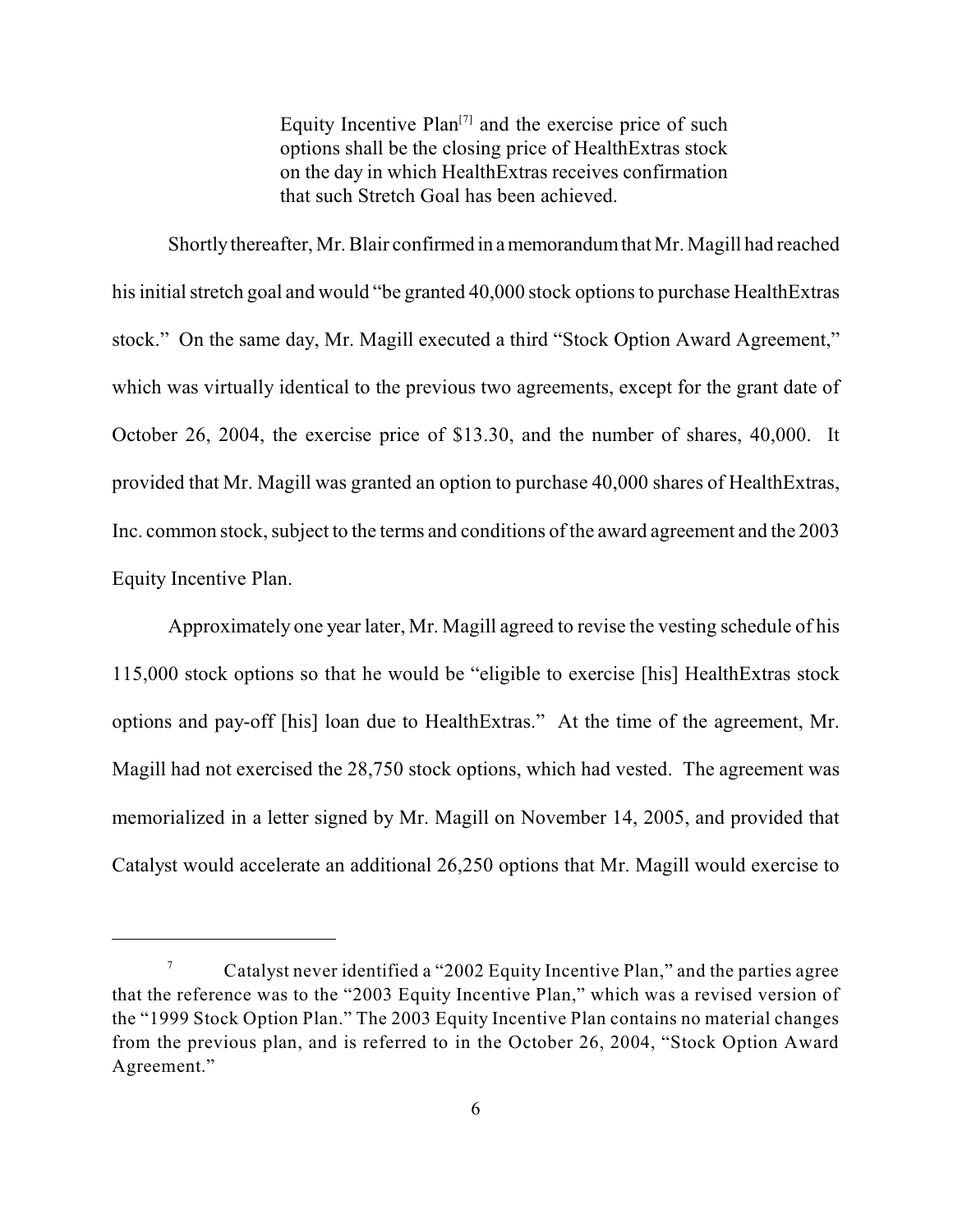repay the loan:

- 1. Through HealthExtras equity incentive plans you have been granted 115,000 options ("Options") to acquire HealthExtras stock.
- 2. HealthExtras shall accelerate the vesting of your Options prior to November 15, 2005.
- 3. You shall exercise 55,000 Options on or before December 28, 2005. The proceeds from the exercise and sale of such Options shall be used to pay-off your loan to HealthExtras (current balance is approximately \$266,000). HealthExtras will withhold applicable State and Federal taxes. All remaining proceeds shall promptly be forwarded to you.

After exercising 55,000 stock options, some at the price of \$10.47 and some at the price of

\$11.03, Mr. Magill paid the outstanding balance of \$266,000 on his relocation loan, netted approximately \$100,000 in proceeds after tax withholding, and retained 60,000 stock options under a new vesting schedule delineated in the letter agreement, the first to occur April 16, 2006.<sup>8</sup>

In February of 2006, Mr. Magill accepted employment with a competitor of Catalyst and tendered his resignation, but continued to work at Catalyst while engaging in severance negotiations. After several attempts failed, Catalyst provided Mr. Magill with an

Mr. Magill argued in his brief and at oral argument that Catalyst incorrectly 8 exercised and sold different options than those specified in the November 2005 letter agreement, and that this error demonstrates that Catalyst accelerated the vesting of all of Mr. Magill's 115,000 options. This issue, though, was not preserved for review, because it was not included in the certiorari questions, and we have not addressed it.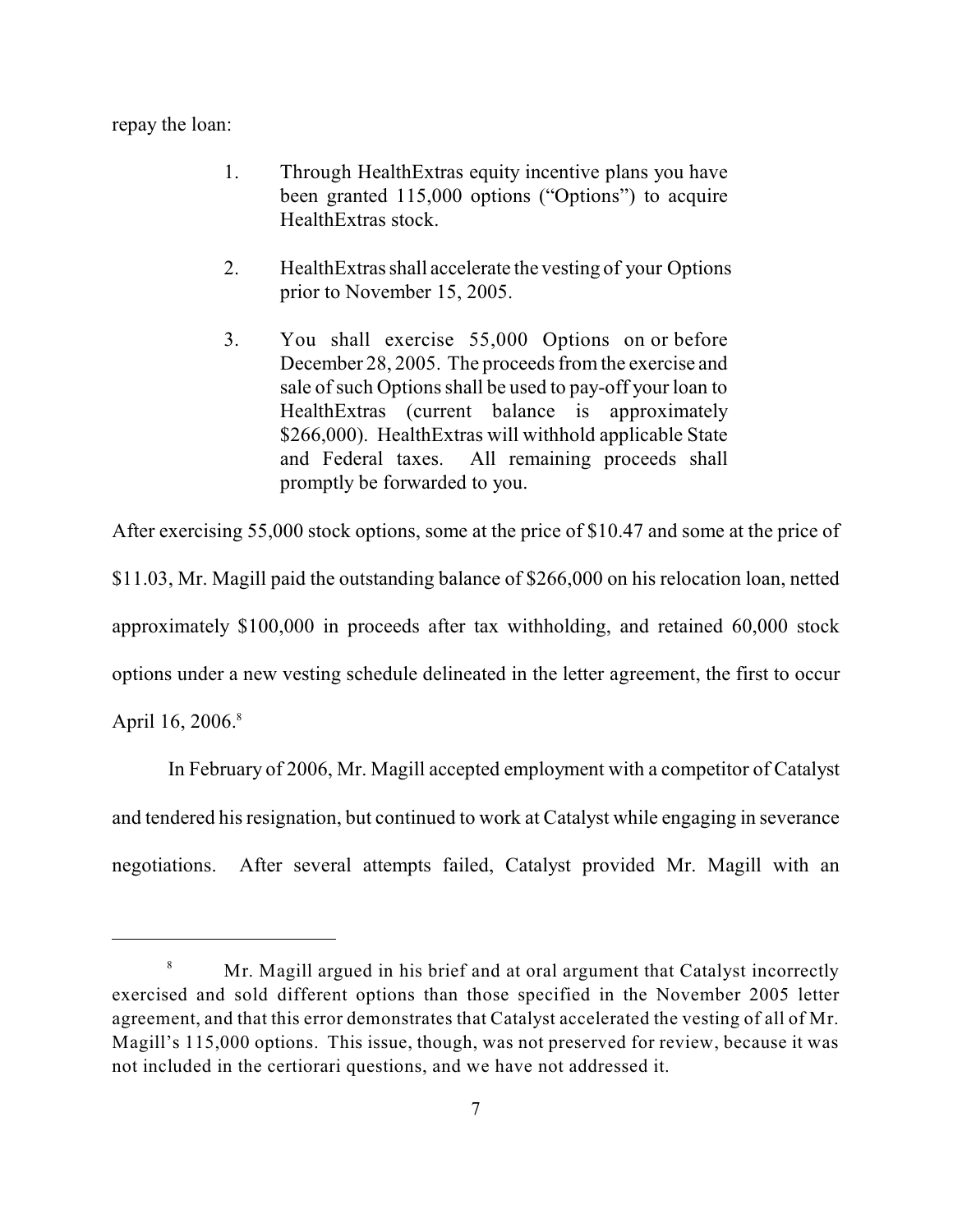"Employment Separation and Release Agreement," terminating his employment as of April 5, 2006, eleven days before 8,750 stock options were scheduled to vest. Approximately two weeks after his termination, Mr. Magill attempted to exercise his 60,000 unvested stock options to no avail, because Catalyst had placed a block on his brokerage account.

#### **PROCEDURAL HISTORY**

A few weeks after Mr. Magill's termination, Catalyst filed a Complaint for Declaratory Judgment and Damages in the Circuit Court for MontgomeryCounty to request a determination "as to whether Magill has anyclaimfor alleged unpaid commissions and any rights with respect to stock options that were cancelled when his employment ended." Through a series of amended complaints, Catalyst asserted various claims, although only Count I remains in issue<sup>9</sup>:

9

Catalyst alleged three other counts, which are not in issue:

## **COUNT II FRAUD OR DECEIT**

45. HealthExtras repeats and incorporates by reference the allegations in paragraphs 1-39 as if fully set forth here.

46. Magill intentionally made false representations of material facts to HealthExtras both before and during his employment.

47. Magill knew those representations were false at the time he made them or he made them with such reckless indifference to the truth that it would be reasonable to charge Magill with knowledge of its falsity.

48. Magill made the false representations with the intent that HealthExtras would rely on those false representations and pay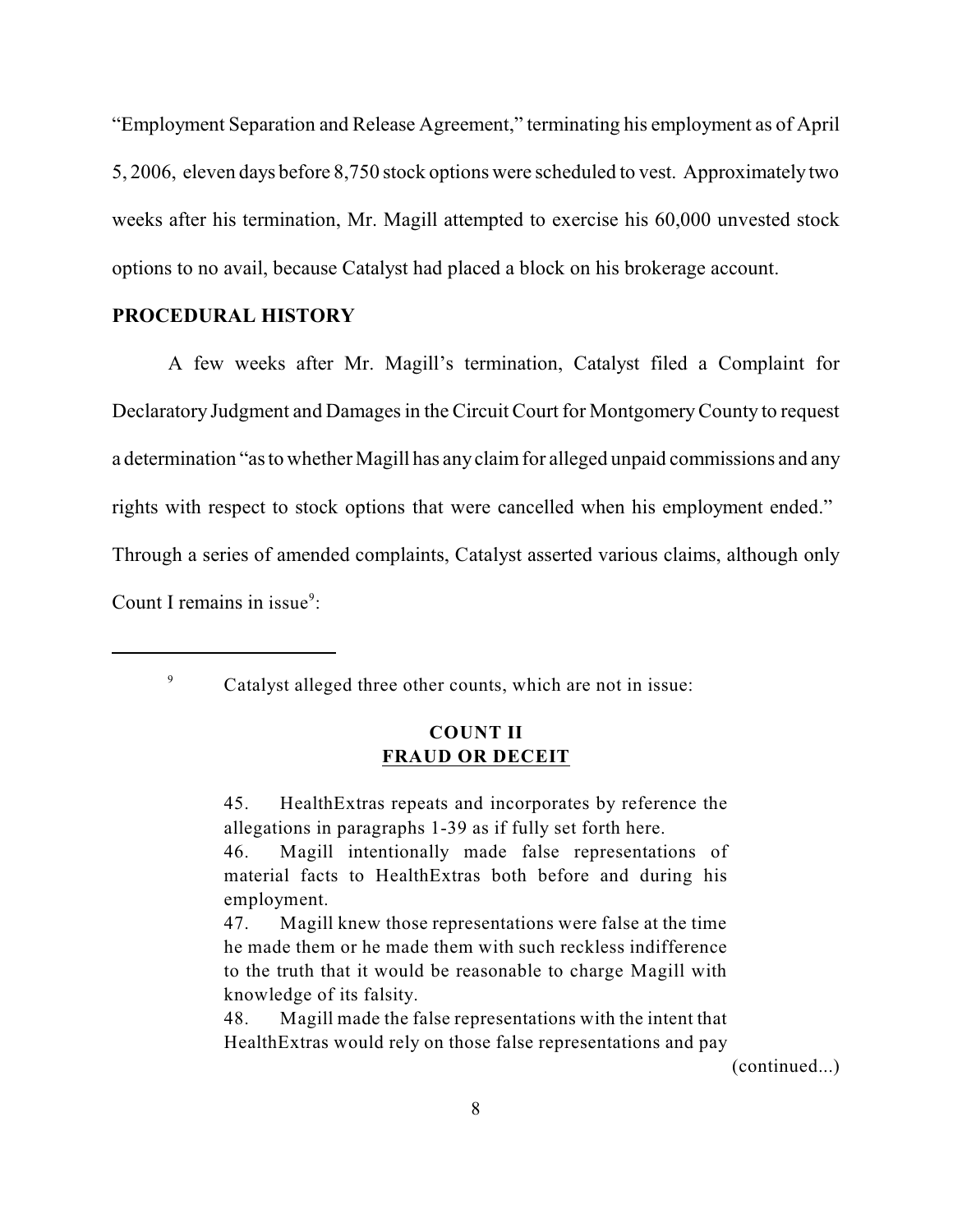$\degree$ (...continued)

Magill monies or compensation to which he otherwise would not have been entitled.

49. HealthExtras justifiably relied on Magill's false representations and consequently paid Magill monies and compensation to which he was not entitled.

50. As a result of Magill's actions, HealthExtras has suffered damages in an amount likely to exceed \$750,000.

# **COUNT III NEGLIGENT MISREPRESENTATION**

51. HealthExtras repeats and incorporates by reference the allegations in paragraphs 1-45 as if fully set forth herein.

52. Magill, owing HealthExtras a duty of care, negligently misrepresented his education, work experience, business contacts and his work activities while employed by HealthExtras.

53. Magill's representations regarding his education, prior work experience, business contacts and work activities while employed by HealthExtras were done with the intention of obtaining property (namely money and valuable stock) for Magill from HealthExtras.

54. Magill knew HealthExtras would likely rely on those misrepresentations and thereby cause damage to HealthExtras. 55. HealthExtras justifiably relied on Magill's misrepresentations.

56. As a result of Magill's misrepresentations, HealthExtras has suffered damages in an amount likely to exceed \$750,000.

# **COUNT IV BREACH OF FIDUCIARY DUTY**

57. HealthExtras repeats and incorporates by reference the allegations in paragraphs 1-56 as if fully set forth herein.

58. By virtue of his employment, Magill owed a fiduciary duty to HealthExtras to act in good faith with care, skill and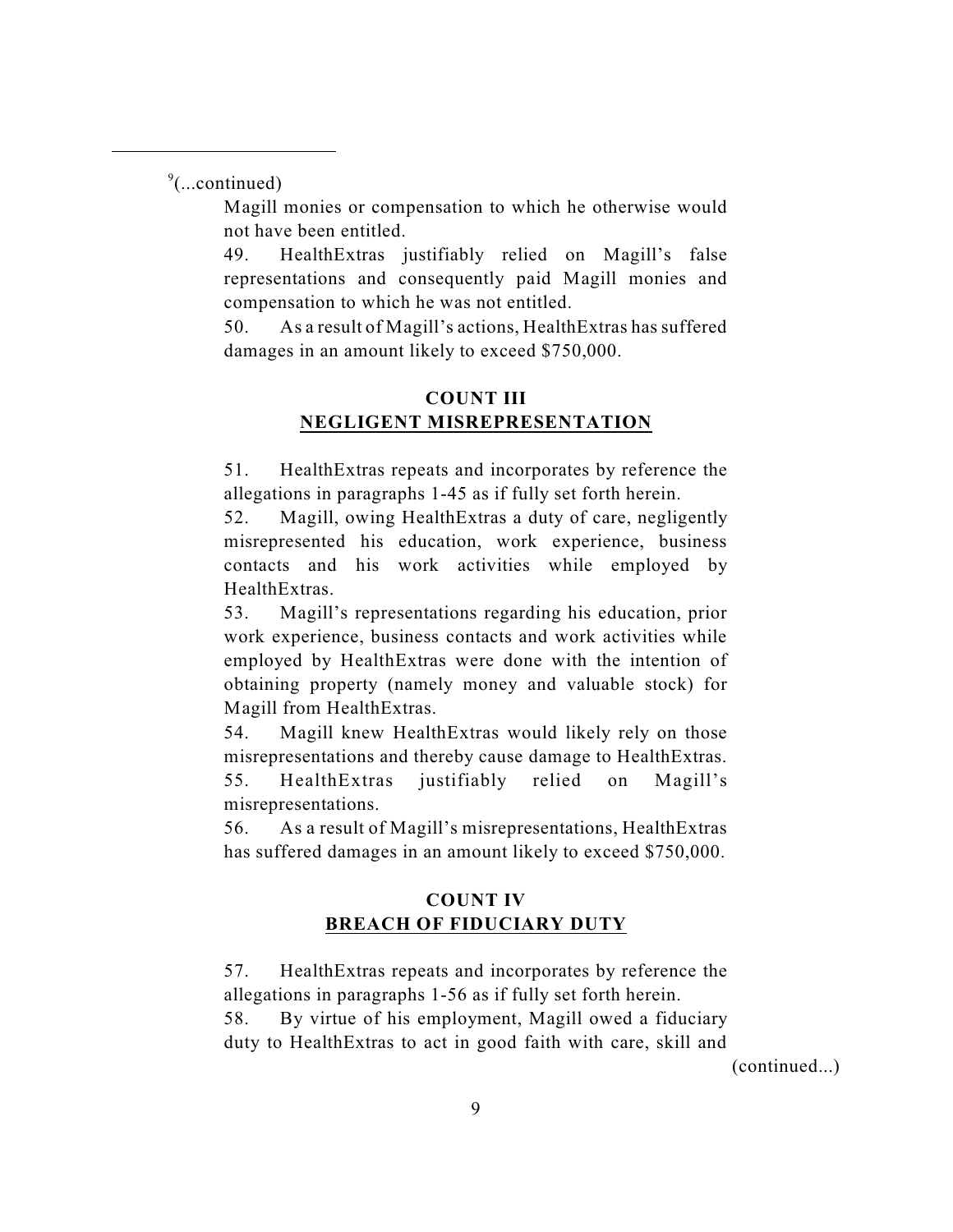#### **COUNT I DECLARATORY JUDGMENT: NO LEGAL CLAIM BY MAGILL**

41. HealthExtras repeats and incorporates by reference the allegations in paragraphs 1-35 as if fully set forth here.

42. This cause of action arises under the Maryland Declaratory Judgment Act, §§ 3-401 et seq. of the Courts & Judicial Proceedings Article of the Annotated Code of Maryland.

43. An actual controversy exists between HealthExtras and Magill as to whether Magill has any claim for alleged unpaid commissions and any rights with respect to stock options that were cancelled when his employment ended.

44. HealthExtras is entitled to a declaration that Magill has no legal claim to receive any further commission payments, or to exercise any stock options, or to otherwise receive any other monies or benefits from HealthExtras.

Mr. Magill filed an Answer as well as a Counterclaim alleging three claims, only one

of which formed the basis for the result that Catalyst contests $10$ :

Mr. Magill's other two counterclaims included: 10

 $\degree$ (...continued)

diligence for the sole benefit of his employer and to make full disclosure of material facts regarding his employment.

<sup>59.</sup> Magill breached his fiduciary duty owed to HealthExtras by, among other things, (a) refusing and failing to disclose the fact that he had accepted a job with a competitor; (b) enticing and encouraging NMHC to pursue the defection of Don Houchin, and by actively participating in that effort; and (c) obtaining and then failing to disclose the fact that he was receiving legal advise [sic] from the counsel of a competitor on matters pertaining to his contractual obligationsto HealthExtras.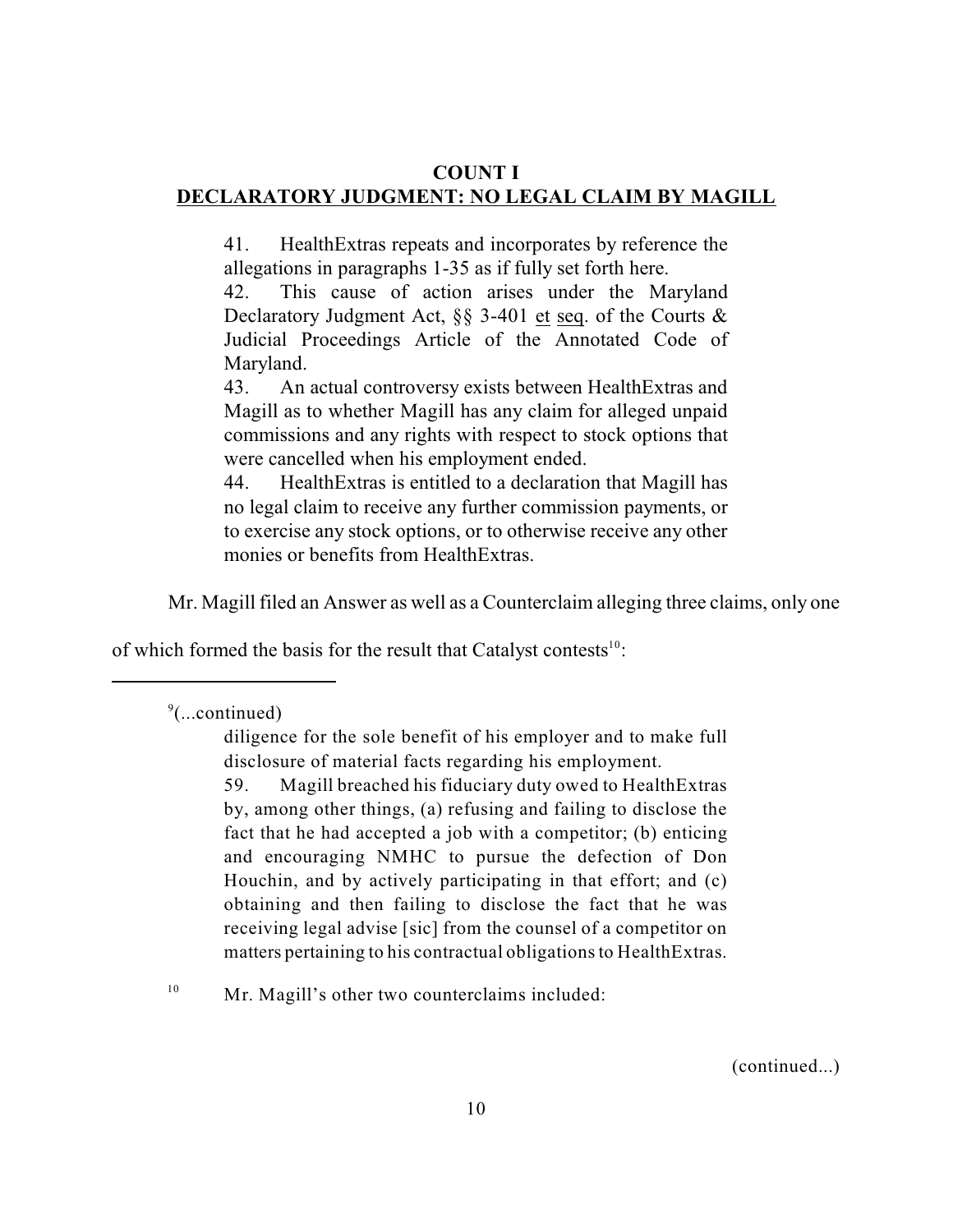$10$ (...continued)

# COUNT I

## (Breach of Contract)

31. Magill restates and incorporates Paragraphs 1 through 30 herein.

32. Magill's employment agreement with HealthExtras entitled him to receive override commissions on all business generated by his sales team as part of his compensation.

33. Magill's agreement with HealthExtras also entitled him to receive the aforesaid stock options as part of his compensation.

34. HealthExtras' failure and refusal to pay the commissions to Magill and to allow him to exercise his stock options as aforesaid were material breaches of his contract with **HealthExtras** 

# COUNT III

# (Violation of the Family and Medical Leave Act)

39. Magill restates and incorporates Paragraphs 1 through 38 herein.

40. The Family and Medical Leave Act ("FMLA"), 29 U.S.C. Sec. 2601 et seq., requires a covered employer to grant an eligible employee up to 12 weeks of leave in a 12-month period when the employee is unable to work because of a serious health condition.

41. HealthExtras is a covered "employer" under the terms of the FMLA and its implementing regulations.

42. Magill is an "eligible" employee as that term is defined in the FMLA and its implementing regulations.

43. In March 2006 Magill, as a result of an automobile accident, suffered a "serious health condition" as that term is defined in the FMLA and its implementing regulations.

44. Magill was entitled to take leave under the FMLA as a result of his serious health condition.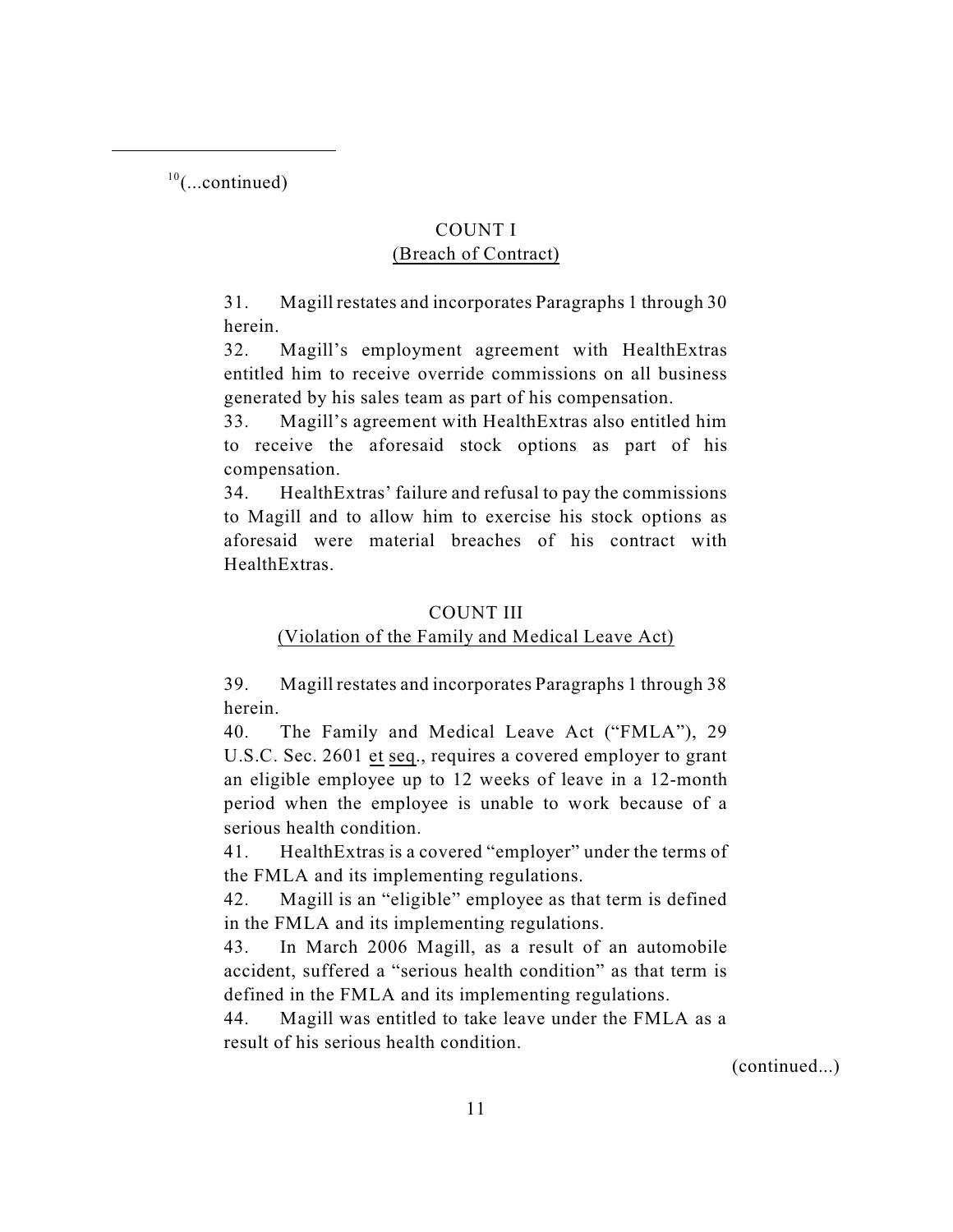## COUNT II

# (Violation of Maryland Wage Payment and Collection Law)

35. Magill restates and incorporates Paragraphs 1 through 34 herein.

36. Pursuant to the Maryland Wage Payment and Collection Law, Maryland Labor and Employment, Sec. 3-501 et seq., HealthExtras was required to pay Magill all wages owed to him for work performed before termination at or before the date that Magill would have been paid had he not been terminated, or not later than two weeks thereafter.

37. Magill's commissions and stock options were compensation for work performed by him and, therefore, were "wages" under the Maryland Wage Payment and Collection Law.

38. HealthExtras' failure and refusal to pay the commissions to Magill and its refusal to allow him to exercise his stock options as aforesaid were violations of the Maryland Wage Payment and Collection Law, as was any failure to pay him for his accrued leave.

A flurry of cross motions for partial summary judgment occurred, but relying on

*Medex v. McCabe*, 372 Md. 28, 811 A.2d 297 (2002), the Circuit Court judge entered a

written order on June 18, 2008, reflecting his March of 2007 oral rulings, that granted Mr.

Magill's Motion for Partial Summary Judgment as to Count II of his Counterclaim regarding

his claim for 60,000 stock options and ordered, in the same document, that Mr. Magill was

entitled to exercise the 60,000 remaining stock options, regardless of his termination of

employment, and regardless of any contractual requirement that he remain employed for the

 $10$ (...continued)

<sup>45.</sup> HealthExtras' termination of Magill on April 5, 2006, while he was on leave was in violation of the FMLA.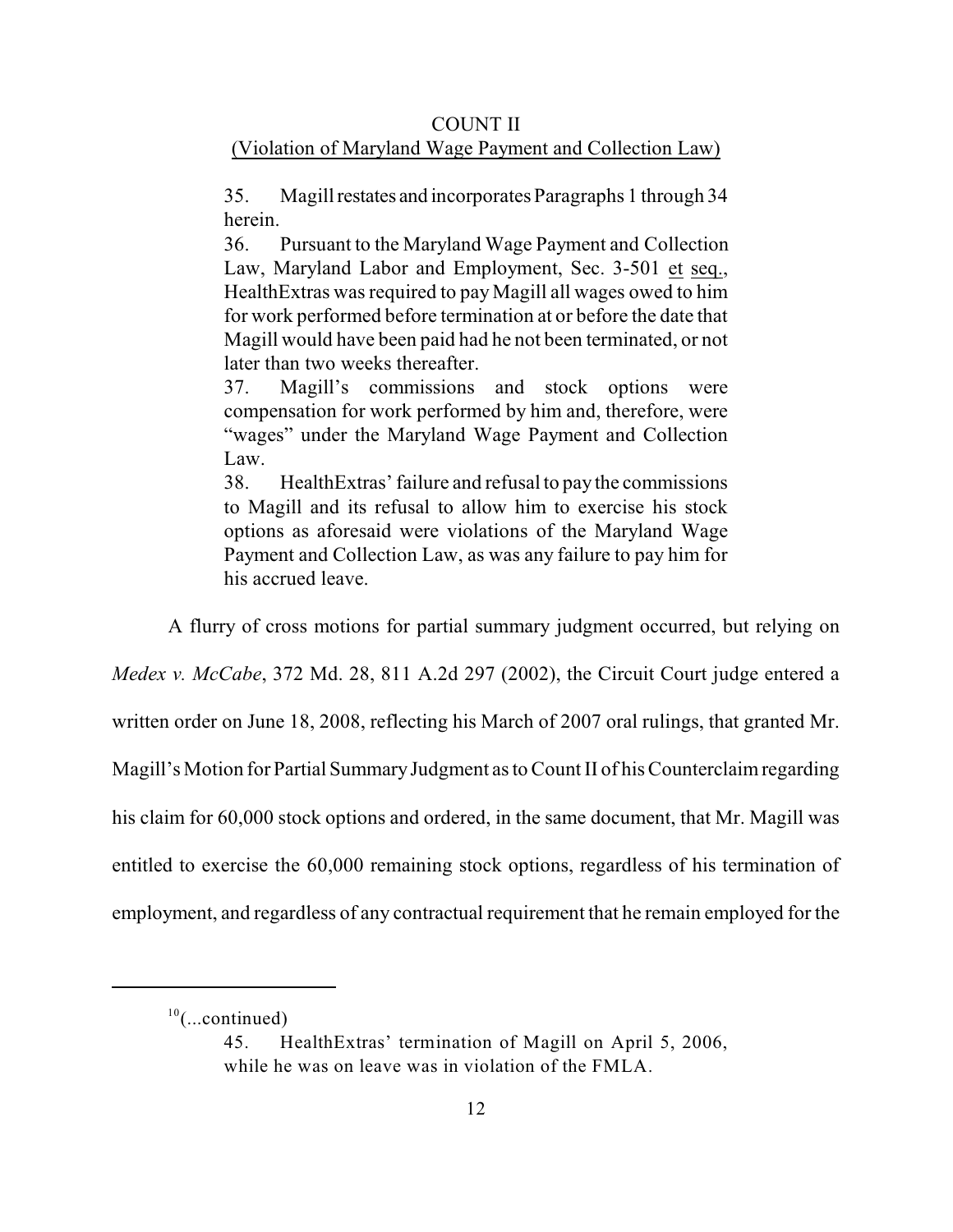options to vest, because the stock options "constitute[d] both 'wages' and 'wages due for work performed' under the Act," and were "deemed to have vested." Thereafter, the parties stipulated to the dismissal with prejudice of Counts II and III of Catalyst's Complaint and Counts I and III of Mr. Magill's Counterclaim. The Circuit Court judge had previously granted Mr. Magill's Motion for Partial Summary Judgment as to Catalyst's Count IV. As a result, the Circuit Court judge entered a final judgment on October 30, 2008, in favor of Mr. Magill, and against Catalyst, in the amount of \$849,262.50, treating the options as if exercised and establishing the stock value as the measure of damages. The court also responded, in the same final judgment order, to Catalyst's request for Declaratory Judgment:

> **ORDERED**, that in response to Plaintiff Catalyst's request for a Declaratory Judgment under Count I of its First Amended Complaint asking the Court to find that it owed no additional compensation to Defendant Magill as a result of the termination of the parties employment relationship on April 5, 2006, the Court finds and declares that Plaintiff Catalyst owed Defendant Magill additional compensation upon his termination, specifically, the value of the unvested stock options granted him during his employment in accordance with the reasons stated in the Court's May 20, 2008 Order,  $[11]$  and related oral rulings, granting partial summary judgment in favor of Defendant Magill; . . .

Catalyst, thereafter, appealed to the Court of Special Appeals.<sup>12</sup>

The Circuit Court judge'sreference to the "May 20, 2008 Order," is a reference 11 to the June 18, 2008 Order, as May 20, 2008 is the date on which the judge signed the Order, and June 18, 2008, is the date on which the Order was entered.

The Circuit Court judge ordered, "that pursuant to the agreement of the parties, 12 enforcement of the judgment in this action is stayed pending appeal without the Plaintiff (continued...)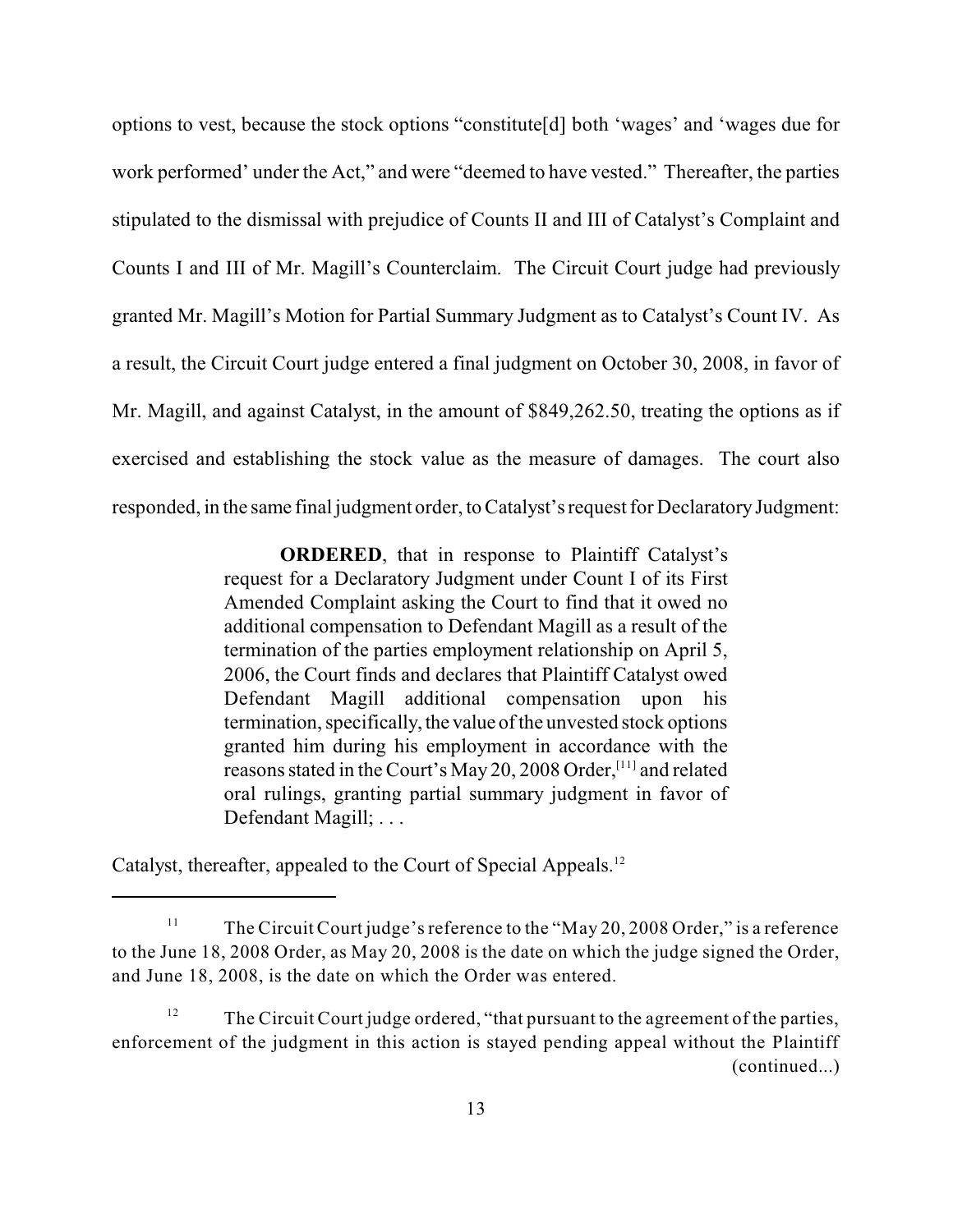#### **STANDARD OF REVIEW**

The entry of summary judgment is governed by Rule 2-501, which provides in pertinent part:

> (f) **Entry of judgment.** The court shall enter judgment in favor of or against the moving party if the motion and response show that there is no genuine dispute as to any material fact and that the party in whose favor judgment is entered is entitled to judgment as a matter of law.

As we recently stated in *Gourdine v. Crews*, 405 Md. 722, 735-36, 955 A.2d 769, 777-78

(2008), the standard of review of a grant of such a motion is as follows:

In considering a trial court's grant of a motion for summary judgment, this Court reviews the record in the light most favorable to the non-moving party. *Anderson v. Council of Unit Owners of Gables on Tuckerman Condominium*, 404 Md. 560, 570-71, 948 A.2d 11, 18 (2008); *Rodriguez v. Clarke*, 400 Md. 39, 926 A.2d 736 (2007); *Rhoads v. Sommer*, 401 Md. 131, 148, 931 A.2d 508, 518 (2007) ("We review the record in the light most favorable to the non-moving party and construe any reasonable inferences that may be drawn from the facts against the moving party."); *Harford County v. Saks*, 399 Md. 73, 82, 923 A.2d 1, 6 (2007) (In reviewing a trial court's decision on a motion for summary judgment, "we seek to determine whether any material facts are in dispute and, if they are, we resolve them in favor of the non-moving party."); *Lovelace v. Anderson*, 366 Md. 690, 695, 785 A.2d 726, 728 (2001) (In reviewing a grant of the defendants' motions for summary judgment, "we must review the facts, and all inferences therefrom, in the light most favorable to the plaintiffs."). If no material facts are in dispute, this Court must determine whether the Circuit Court correctly entered summary judgment as a matter of law.

 $12$ (...continued)

Catalyst being required to post a supersedeas bond or other security."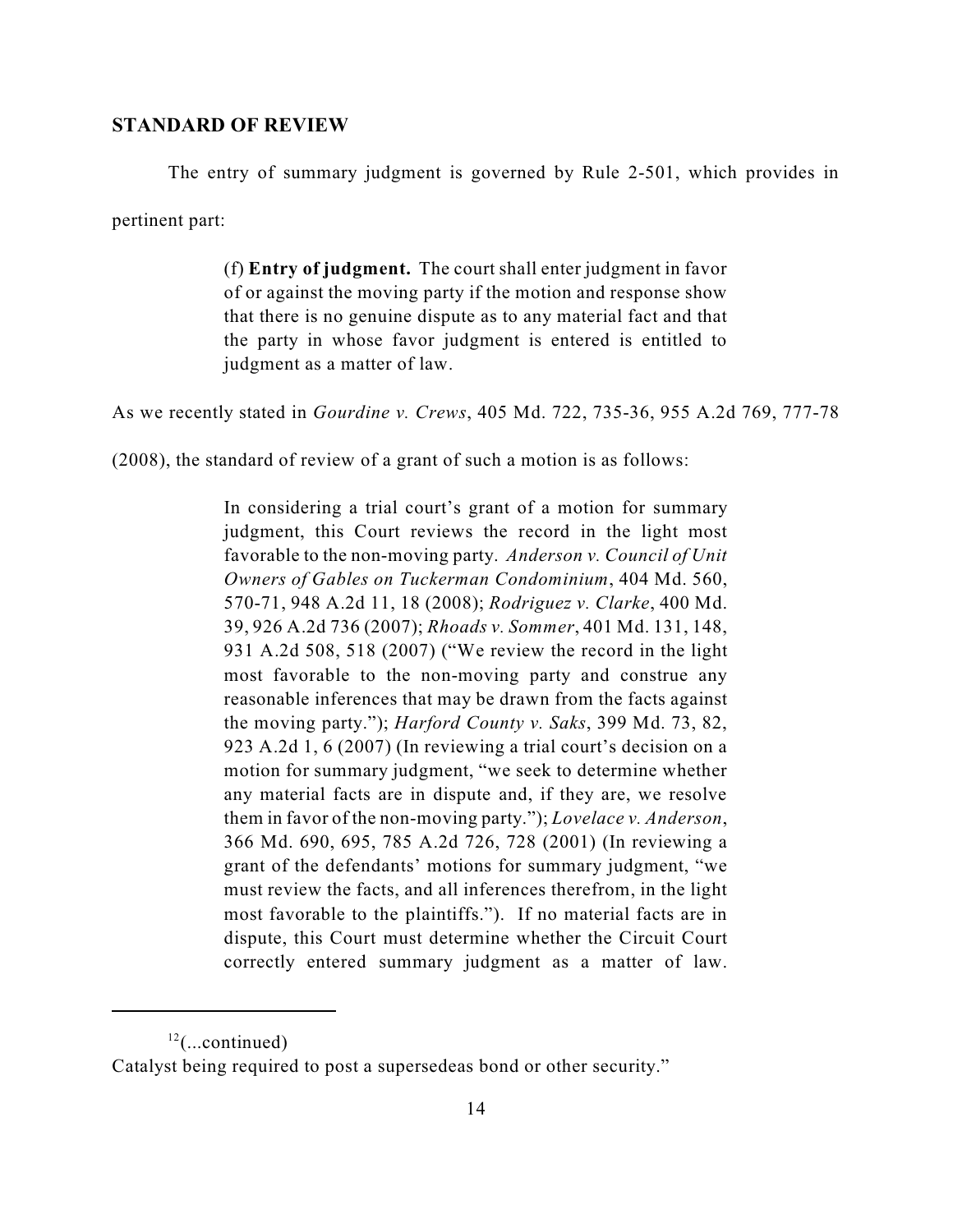*Anderson*, 404 Md. at 571, 948 A.2d at 18; *Rodriguez*, 400 Md. at 70, 926 A.2d at 754; *Saks*, 399 Md. at 82, 923 A.2d at 6; *Property and Casualty Ins. Guaranty Corp. v. Yanni*, 397 Md. 474, 480-81, 919 A.2d 1, 5 (2007); *Standard Fire Ins. Co. v. Berrett*, 395 Md. 439, 451, 910 A.2d 1072, 1079 (2006). On appeal from an order entering summary judgment, we review "only the grounds upon which the trial court relied in granting summary judgment." *Rodriguez*, 400 Md. at 70, 926 A.2d at 754, quoting *Standard Fire*, 395 Md. at 450, 910 A.2d at 1079; *Eid v. Duke*, 373 Md. 2, 10, 816 A.2d 844, 849 (2003), quoting *Lovelace*, 366 Md. at 695, 785 A.2d at 729.

The standard of review for a declaratory judgment entered as a result of the grant of a motion for summary judgment is "whether that declaration was correct as a matter of law." *Olde Severna Park Improvement Ass'n, Inc. v. Gunby*, 402 Md. 317, 329, 936 A.2d 365, 371 (2007) (citations omitted). We have held that "[w]hile it is permissible for trial courts to resolve matters of law by summary judgment in declaratory judgment actions," *Megonnell v. United Services*, 368 Md. 633, 642, 796 A.2d 758, 764 (2002), the court must, in a separate document and in writing, define the rights and obligations of the parties or the status of the thing in controversy. *Lovell Land Inc. v. State Highway Admin.*, 408 Md. 242, 256, 969 A.2d 284, 292 (2009), citing *Union United Methodist v. Burton*, 404 Md. 542, 550, 948 A.2d 1, 5 (2008), *Allstate v. State Farm*, 363 Md. 106, 117 n.1, 767 A.2d 831, 837 n.1 (2001). This requirement is applicable even if the action is not decided in favor of the party seeking the declaratory judgment. *Lovell*, 408 Md. at 256, 969 A.2d at 292, citing *Ashton v. Brown*, 339 Md. 70, 87, 660 A.2d 447, 455 (1995).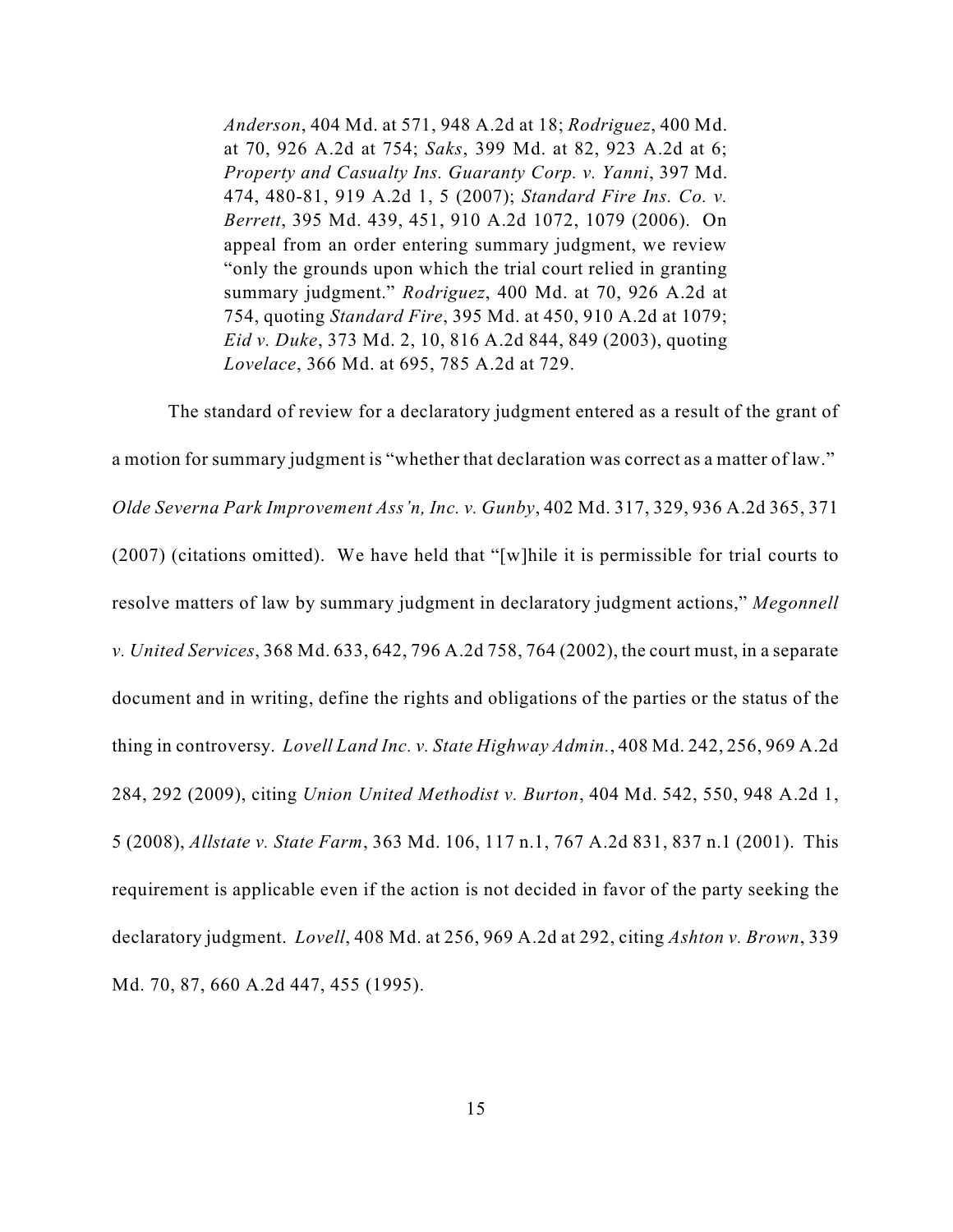#### **DISCUSSION**

Sections 3-501 to 3-509 of the Labor and Employment Article is otherwise known as the Maryland Wage Payment and Collection Law (Wage Act or Act), enacted originally in 1966 for the purpose of "imposing requirements as to the regularity, frequency and medium of wage payments and permissible deductions therefrom; providing for penalties, and conferring enforcement duties and powers on the Commissioner of the Department of Labor and Industry." 1966 Md. Laws, Chap. 686. Section 3-505 provides that "[e]ach employer shall pay an employee . . . all wages due for work that the employee performed before the termination of employment, on or before the day on which the employee would have been paid the wages if the employment had not been terminated."

Section 3-501(c) defines the term "wage" broadly:

(c) *Wage*. — (1) "Wage" means all compensation that is due to an employee for employment. (2) "Wage" includes: (i) a bonus; (ii) a commission; (iii) a fringe benefit; or (iv) any other remuneration promised for service.

In *Whiting-Turner Contracting Co. v. Fitzpatrick*, 366 Md. 295, 304-05, 783 A.2d 667, 672

 $(2001)$ , we explained that Section 3-501(c)(iv) serves two functions:

[Section 3-501(c)(iv)] makes clear both that the listed forms of remuneration are simply examples, by the use of the phrase "any other remuneration," and that the "other remuneration" that may be included in—in order to be considered—wages must have been "promised for service."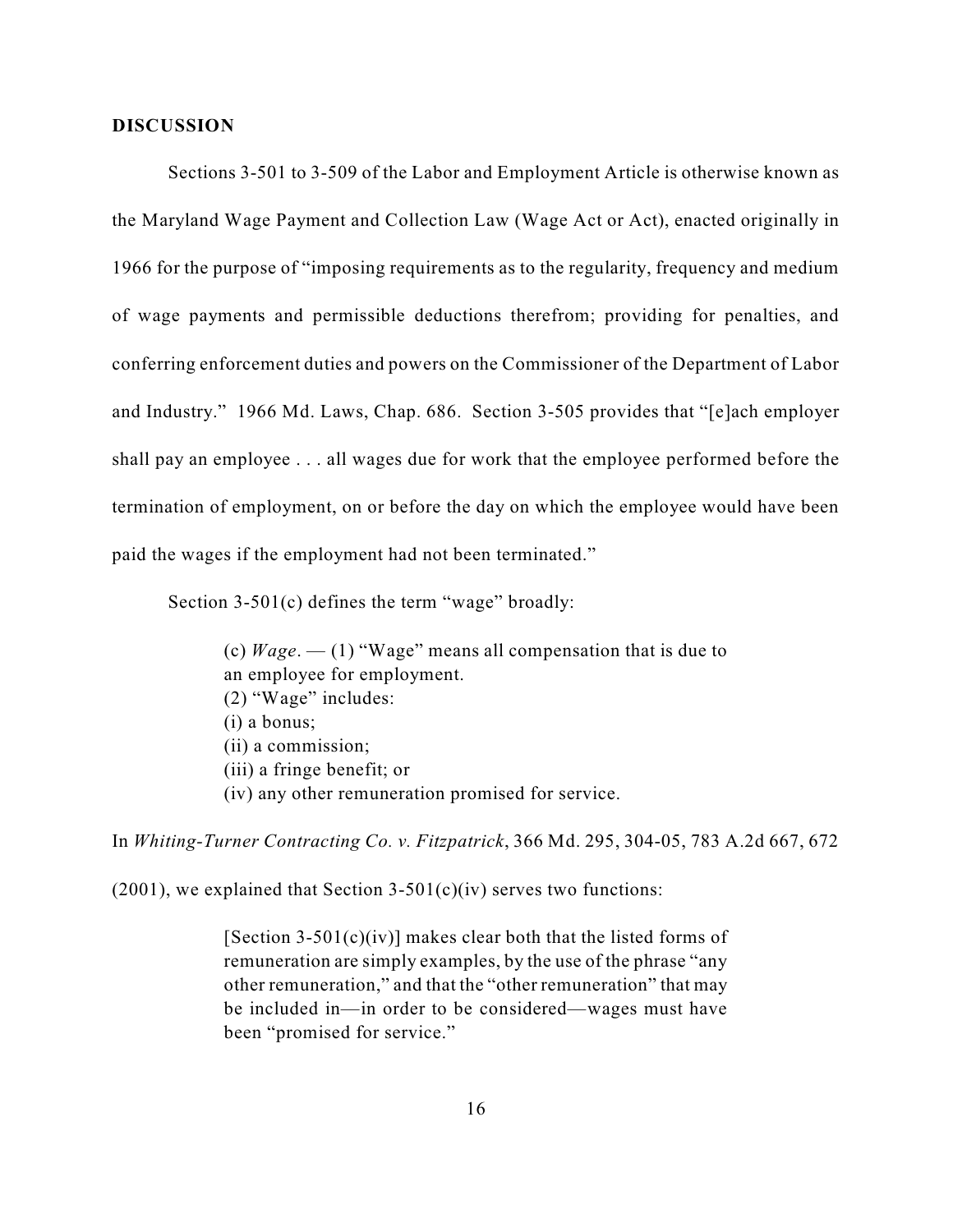We also remarked that reading Sections  $3-501(c)(1)$  and  $(c)(2)$  together, "the wages which an employee is due, and which must be paid on termination of employment, consist of all compensation, and any other remuneration, that the employee was promised in exchange for his work." *Id.* at 303, 783 A.2d at 671-72.

Importantly, for our determination regarding the unvested stock options in the instant case, we turn to our bright-line test, as devised in *Whiting-Turner*, which provides that only when wages have been promised as part of the compensation for the employment arrangement and *all conditions agreed to in advance* for earning those wages have been satisfied, will Section 3-505 requiring payment of wages due apply. *Id.* at 305, 783 A.2d at 672-73. Because the Wage Act does not list "stock options" under the definition of "wage," we must determine whether Mr. Magill's stock options were merely exchanged as remuneration for his work, or whether they were exchanged as remuneration for his work and subject to any additional unfulfilled promises or conditions, which would place them outside of the definition of "wage." *Id.* at 303, 305, 783 A.2d at 671-73.

We have defined the term "wage" in *Whiting-Turner*, 366 Md. at 303, 783 A.2d at 671 and *Medex v. McCabe*, 372 Md. 28, 41, 811 A.2d 297, 305 (2002), and that definition is relied upon by both of the parties before us. In *Whiting-Turner*, we considered whether a profit-sharing bonus constituted a "wage" under Section 3-501(c). When Joe Fitzpatrick was hired as a full-time employee, his compensation agreement consisted of a weekly salary and a potential profit-sharing bonus; profit-sharing was conditioned upon Fitzpatrick achieving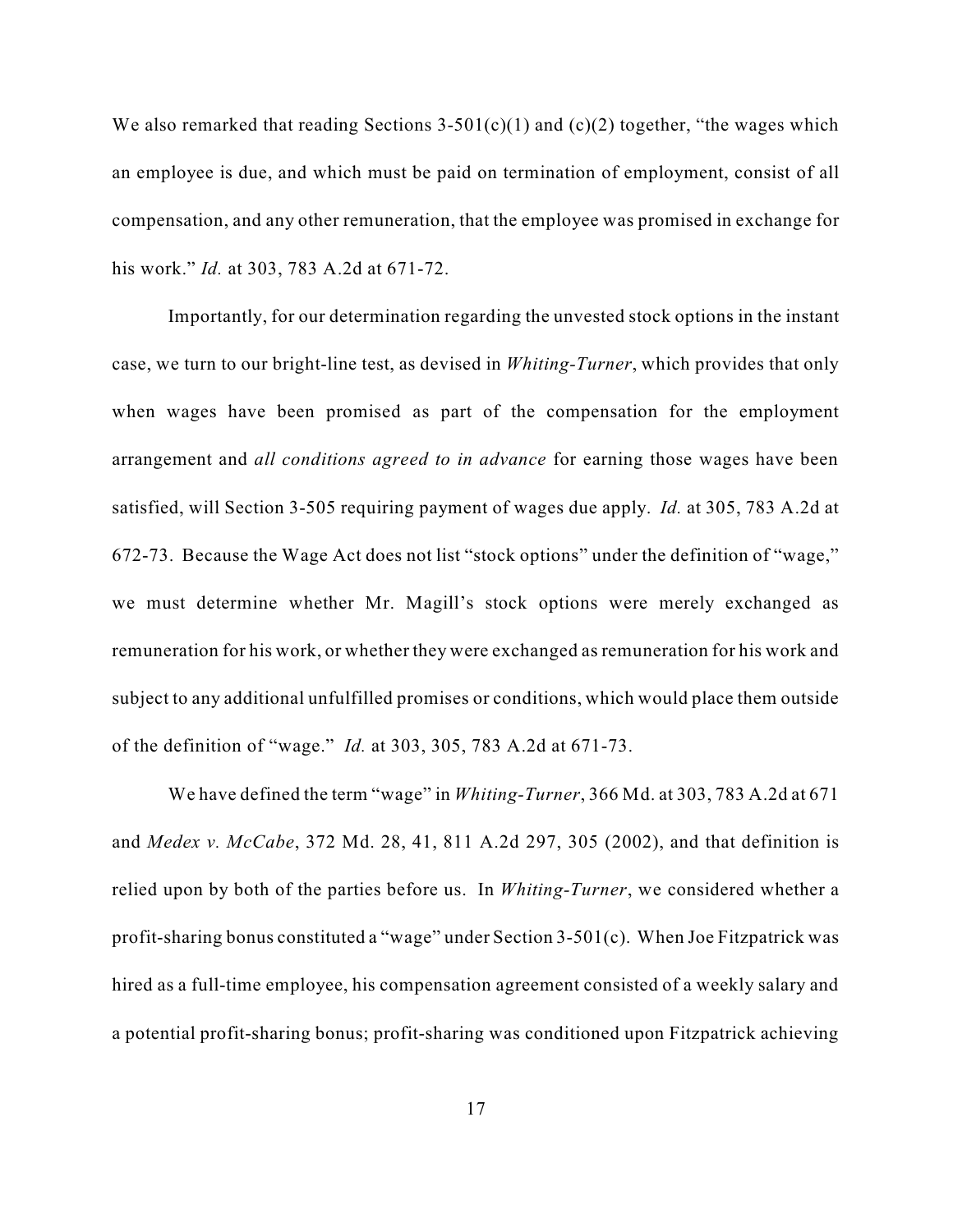two years of employment and depended upon the profitability of the company. Before reaching two years with the company, Fitzpatrick learned that other employees in his group had received bonus checks. Instead of accepting the company's offer to stay and receive a bonus check, Fitzpatrick decided to quit and sue to collect the bonus pay.

In holding that the profit-sharing bonus was not a "wage" under the Wage Act, we reasoned that although the parties agreed, at the time Fitzpatrick was hired, that profitsharing would be part of his compensation, Fitzpatrick had failed to meet the agreed upon service condition of two years of employment, and therefore, his bonus had not been earned before termination:

> Had [Fitzpatrick] been with [Whiting-Turner] for two years when the decision was made to offer him a bonus and had the financial condition of [Whiting-Turner] justified it, there would be no doubt of [Fitzpatrick's] entitlement, that he would have earned the distribution in this case. That is so because sharing in the profits of the company after two years was promised as part of [his] compensation package. Here, however, [Whiting-Turner] decided to give [Fitzpatrick] a bonus before he had been employed for two years. Where such remuneration is not a part of the compensation package promised, it is merely a gift, a gratuity, revocable at any time before delivery.

*Whiting-Turner*, 366 Md. at 305-06, 783 A.2d at 673.

In *Medex*, we relied on *Whiting-Turner* and examined whether "incentive fees" qualified as wages under Section 3-501(c). Timothy J. McCabe was employed as a sales representative for Medex, a medical supplies manufacturer, and received a \$49,000 salary plus incentive fees that were paid out under a series of incentive compensation plans. The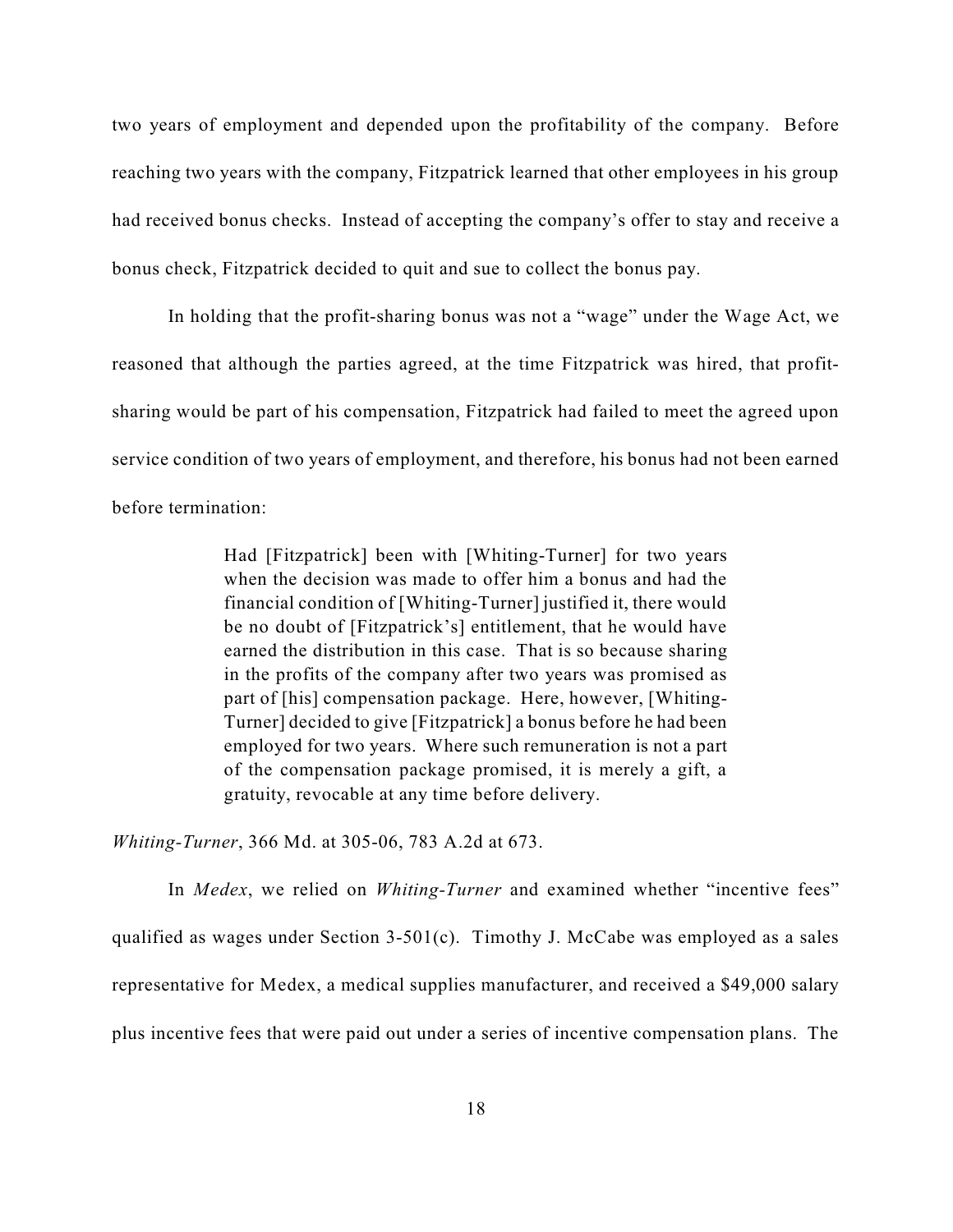Medex employee manual stated three conditions for receiving incentive compensation, (1) meeting specified targets, (2) being an employee at the end of the incentive plan (generally the fiscal year), and (3) being employed at the time of actual payment. McCabe satisfied the first two conditions by meeting his sales targets and resigning four days after the end of the fiscal year, but left Medex before payments were made under the plan. When Medex refused to pay, citing McCabe's failure to meet the third condition, McCabe sued.

We held that earned incentive fees were earned commissions under the Wage Act and emphasized that "it is the exchange of remuneration for the employee's work that is crucial to the determination that compensation constitutes a wage." *Medex*, 372 Md. at 36, 811 A.2d at 302. In distinguishing *Whiting-Turner*, we opined:

> In this case, the incentive fees were related directly to sales made by the employees during a defined fiscal year. McCabe had performed all the work necessary to earn the fees, and Medex had registered the sales. In the terminology of the incentive plan itself, some of the incentive fees "begin to earn" at meeting 80% of a target goal, while another "[i]ncentive begins" upon the sale of certain goods. The work of the employee may have preceded the payment date of the fees, but the fees were compensation for work performed, and, thus, wages under the Act.

*Id.* at 37, 811 A.2d at 302-03. We concluded that the company was free "to implement its own hierarchy of entitlement," but that McCabe's right to compensation vested when he did everything required to earn the wages, rather than when Medex determined to pay the commissions; to hold otherwise would place McCabe's wages at the whim of his employer to determine when to pay him. *Id.* at 42, 811 A.2d 305.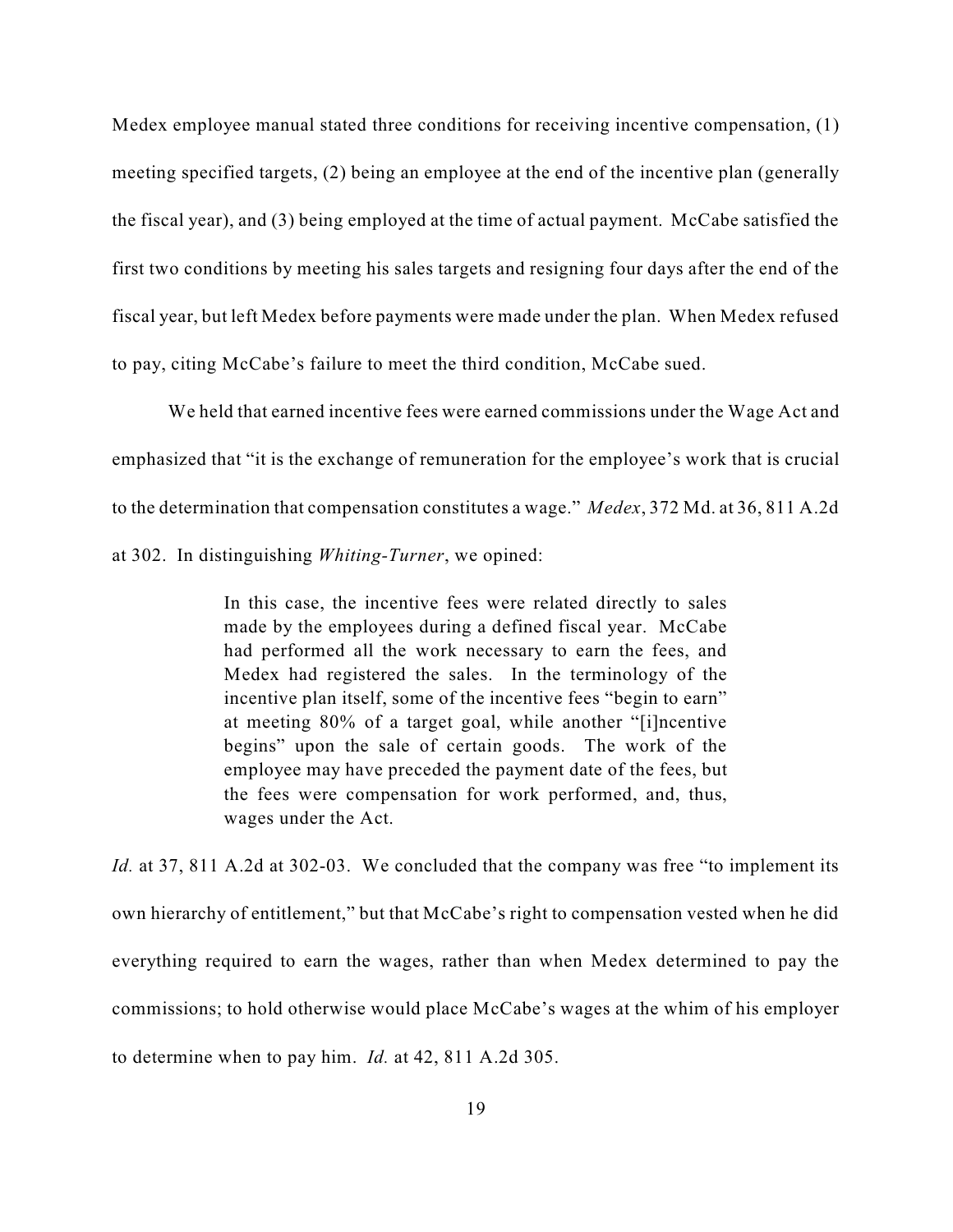In the present case, Catalyst argues that the Circuit Court judge erred in determining that Mr. Magill's conditionally granted unvested stock options were wages under the Wage Act and could be exercised after termination, despite Mr. Magill's failure to reach specific vesting dates set forth in the Grant Agreements. Catalyst contends that the Circuit Court judge's decision contravened "well-established law and business practice in Maryland and throughout the United States," and confused the Wage Act's language regarding "remuneration promised for service" as tantamount to an irrevocable grant of stock, rather than a grant of the option to purchase stock conditioned upon continued employment, which was not met. Catalyst maintains that the grant of stock options, rather than wages, were a promise of conditional incentive equity compensation in exchange for continued service.

Mr. Magill counters that the Circuit Court judge was correct in holding that his stock options were wages "promised and earned as compensation" under the Wage Act. Mr. Magill contends that because the first two stock option grants were part of his compensation package, and the third grant of options was awarded for meeting a specific performance sales goal, all of the options were wages earned during his employment and payable upon termination. He argues that continuing employment until the exercise dates was not required, because the stock options vested when the parties agreed to a revised compensation package in November of 2005.

In a March of 2007 hearing on Catalyst's motion for reconsideration of the denial of its motion for partial summary judgment, the Circuit Court judge in the instant case stated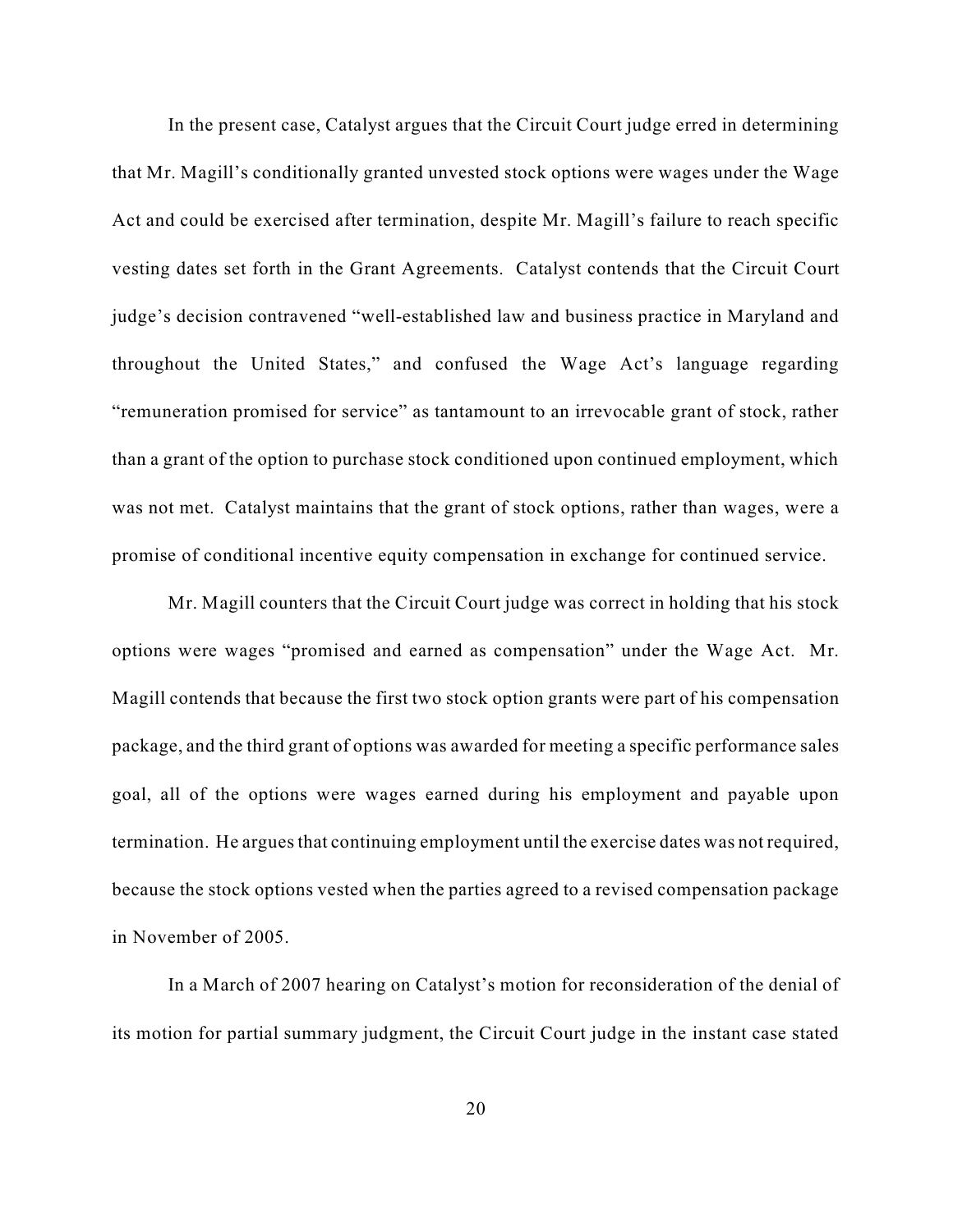his belief that Mr. Magill's stock options were wages, pursuant to our reasoning in *Medex*:

In my opinion on the motion for reconsideration by HealthExtras, this case is more like *Medex* rather than *Whiting-Turner*. On the *Medex*, once the options were earned as wages, Magill's interest in them vested and he was entitled to payment of the options. The Court of Appeals found that the incentive payment were wages so that the former employee could collect them. Payment of the incentive fees was conditioned upon meeting targets and being an employee at the end of the incentive plan as well as at the time of payment.

In this case, HealthExtras refers to the stock options programs as an incentive program. Magill met the goal of reaching 200,000 PBM lives by the target date, and he was rewarded with the options. In my opinion, this makes them wages, remuneration in exchange for work. The other 75,000 options were part of Magill's compensation package, which, under the law, also makes them wages.

The *Medex* stated, and we've all talked about this, it is the exchange of remuneration for the employee's work that is crucial to the determination that the compensation constitutes a wage. An employee's right to compensation vests when the employee does everything required to earn the wages. Magill did everything required to earn the wages.

\* \* \*

Despite the arguments to the contrary and the language to the contrary, the stock option award agreements, in the Court's opinion, are void under the rationale of *Medex*. [13]

[CATALYST'S COUNSEL]: Is it the Court's current view that once he walked in the door, he became entitled to those 40,000 shares of stock, notwithstanding the vesting provisions in the

In a June of 2007 hearing on the partial summary judgment motions, counsel 13 for Catalyst queried the judge as to whether he viewed the Grant Agreements as unconditional entitlements to shares of stock, irrespective of the vesting provisions in the agreements: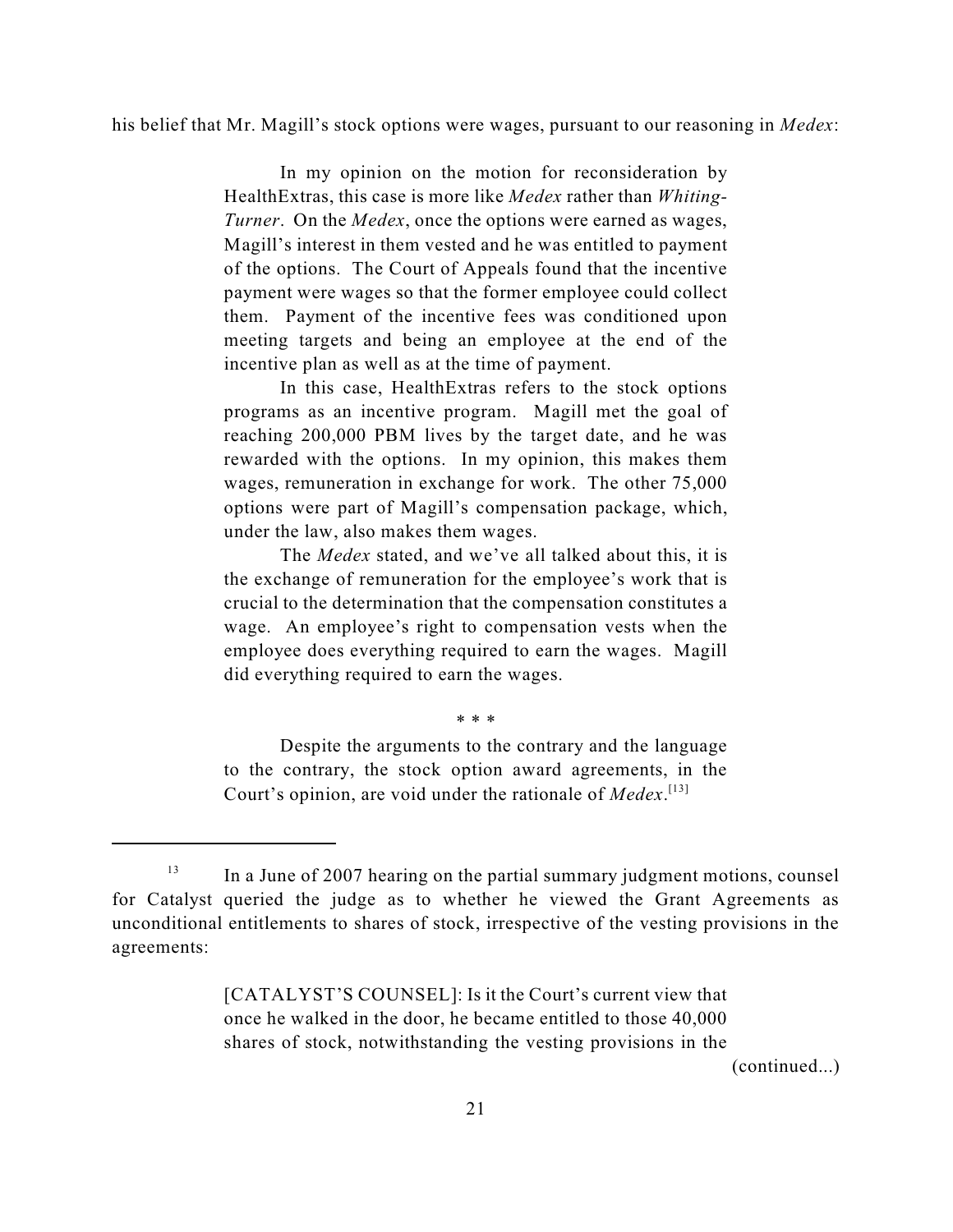In concluding that the stock options were wages, the Circuit Court judge determined that they were granted for goals already achieved, premising his decision on Section  $3-501(c)(2)(iv)$ which defines wages as "any other remuneration promised for service." In so concluding, the judge erred as a matter of law because the options were granted for services, but their exercise was conditioned upon Mr. Magill's employment for a specific time period, which he did not meet.

The letter agreements between Catalyst and Mr. Magill did not promise an unconditional grant of stock to Mr. Magill; rather, the agreements explicitly conditioned the right to exercise the grant of stock options on continued employment until a date that was expressly defined. In this regard, Mr. Magill is in a similar posture to the employee in *Whiting-Turner*; had Mr. Magill continued employment with Catalyst on the next vesting date, he would have been entitled to exercise his vested stock options. Unlike the employee in *Medex*, Mr. Magill did not meet all of the agreed upon conditions to exercise his stock options. *Medex*, 372 Md. at 37, 811 A.2d at 302-03.

Mr. Magill also cites *Tuttle v. Geo. McQuesten Company, Inc.*, 642 N.Y.S.2d 356 (N.Y. App. Div. 1996) and *Scully v. US Wats, Inc.*, 238 F.3d 497 (3rd. Cir. 2001), for the proposition that "incentive compensation" and "stock options," respectively, are wages. In *Tuttle*, cited by us in *Medex*, our sister state court held that "incentive compensation" was

 $13$ (...continued)

agreement. THE COURT: You bet, little beaver.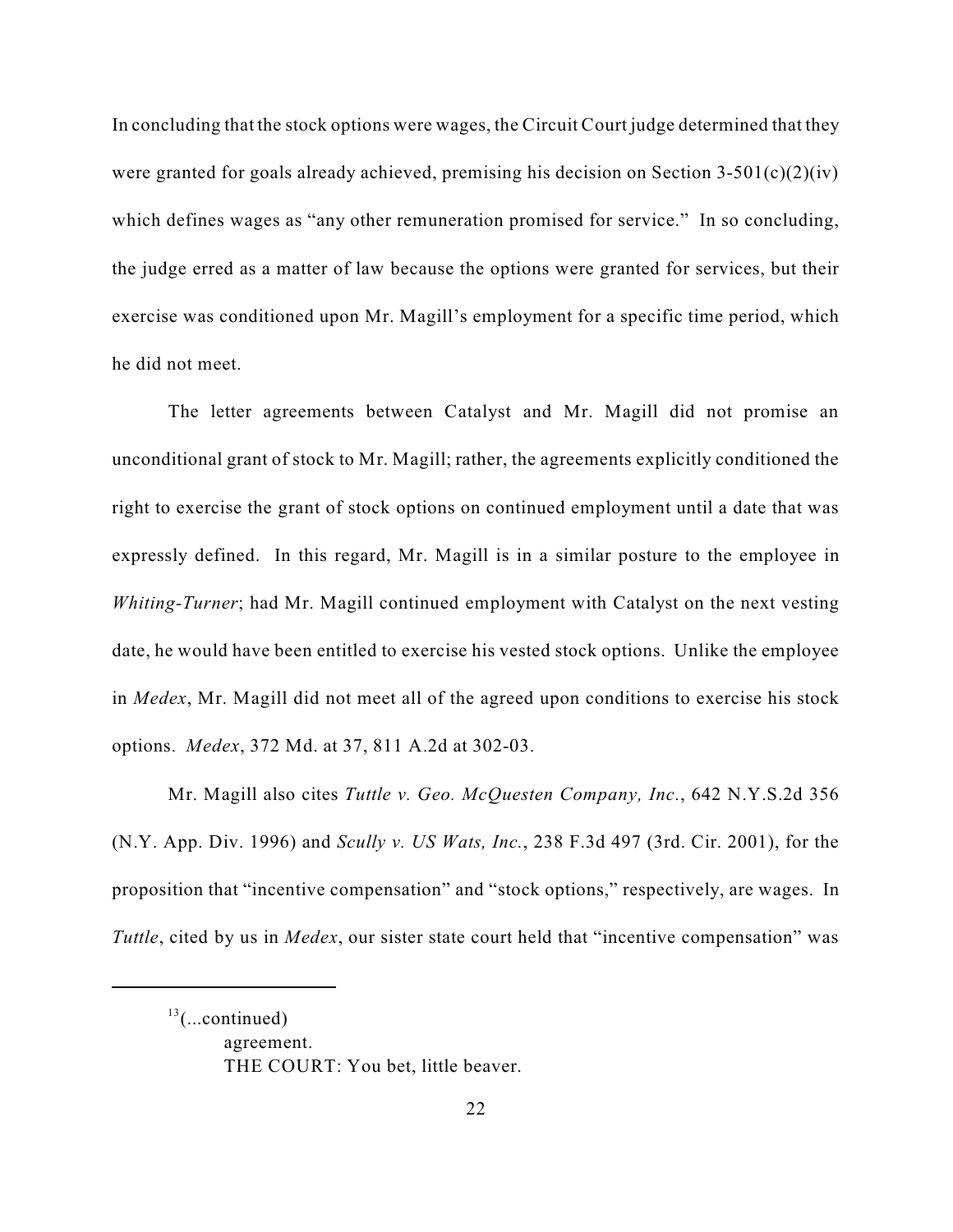considered a "wage" under New York's labor law, and the former employee in that case had a vested right to the money when he was terminated. *Tuttle* is distinguishable, however, because the "incentive compensation" at issue in that case was a commission earned by the employee prior to his termination, unlike the incentive stock options in this case, which were not vested at the time Mr. Magill left employment.

In *Scully*, the Third Circuit Court of Appeals interpreted whether the employee's stock options, which were promised compensation under a two-year employment contract, fell within the Pennsylvania Wage Payment and Collection Law's(WPCL) definition of "wage." The WPCL defines "wage" as including "fringe benefits or wage supplements," which, in turn, is defined as including "any other amount to be paid pursuant to an agreement to the employee." *Scully*, 238 F.3d at 517. The Court reasoned that the stock options fell within the definition of wage, because the employer agreed to deliver the stock options as part of a twoyear oral employment contract. As such, the Court held that because there was an unlawful breach of the employment contract, and the employee had rendered all services necessary for the options to vest, the Company could not be allowed to breach the two-year employment contract in an effort to disallow the employee from exercising his options. The Court also held that the employee could exercise his unvested options, because he would have exercised those options after they vested had he not been wrongfully terminated. The facts at issue in *Scully* are distinctly different from the facts in the present case. Unlike in *Scully*, Mr. Magill was an at will employee who left his employment before meeting all service conditions of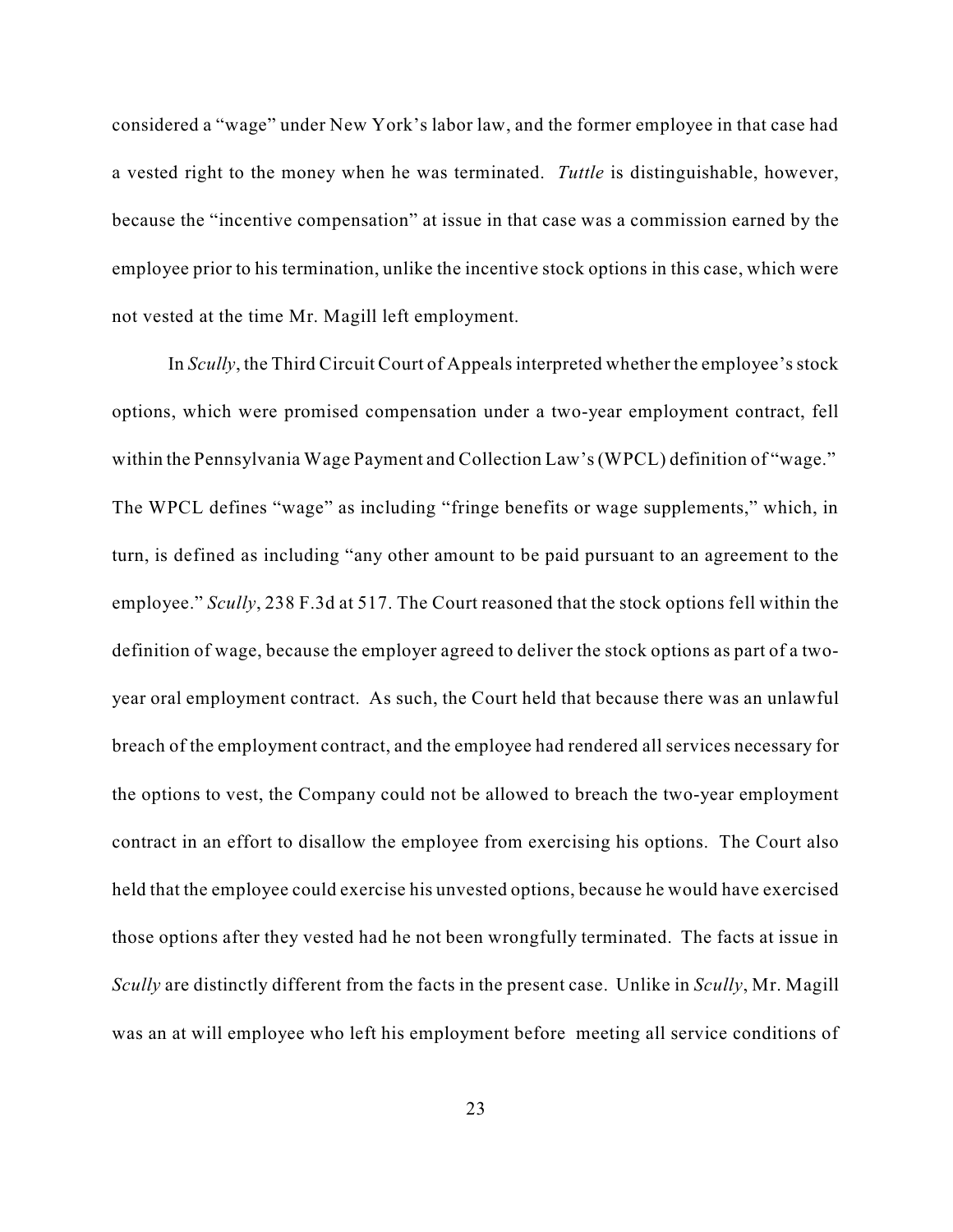his compensation agreement and before the stock options at issue had vested.

Mr. Magill also cites to other federal cases interpreting the Wage Act, including *Varghese v. Honeywell Int'l, Inc.*, 424 F.3d 411 (4th Cir. 2005), *Mazer v. Safeway, Inc.*, 398 F. Supp. 2d 412 (D. Md. 2005), and *Rogers v. Savings First Mortgage, LLC*, 362 F. Supp. 2d 624 (D. Md. 2005). In *Varghese*, Thomas Varghese filed a lawsuit claiming that his former employer, Honeywell, violated the Maryland Wage Act when the Company terminated his right to exercise previously granted, and vested, stock options. The Fourth Circuit Court of Appeals held that the stock options at issue, despite having fully vested by the time Varghese was terminated from employment, were not "wages" under the Wage Act, because there was no evidence that the stock option grants had been *promised* to him as remuneration for his efforts in his employment agreement. The Court distinguished its facts from the conditional grants of stock options in both *Whiting-Turner* and *Medex*, noting that Varghese never could claim that he was entitled to "wages," because Honeywell always retained discretion in awarding him stock options and "no document or testimony set[] forth any conditions [or measurable benchmarks] that, once satisfied, would convert mere eligibility to entitlement." *Id.* at 419-20 & n.15.

In *Mazer*, Timothy Mazer sued his former employer, Safeway, alleging, among other things, that Safeway failed to pay him compensation and benefits in violation of Maryland law. Judge Alexander Williams, Jr., relied on *Varghese*, and held that although Mazer received stock options, which could have been considered "wages," he did not provide any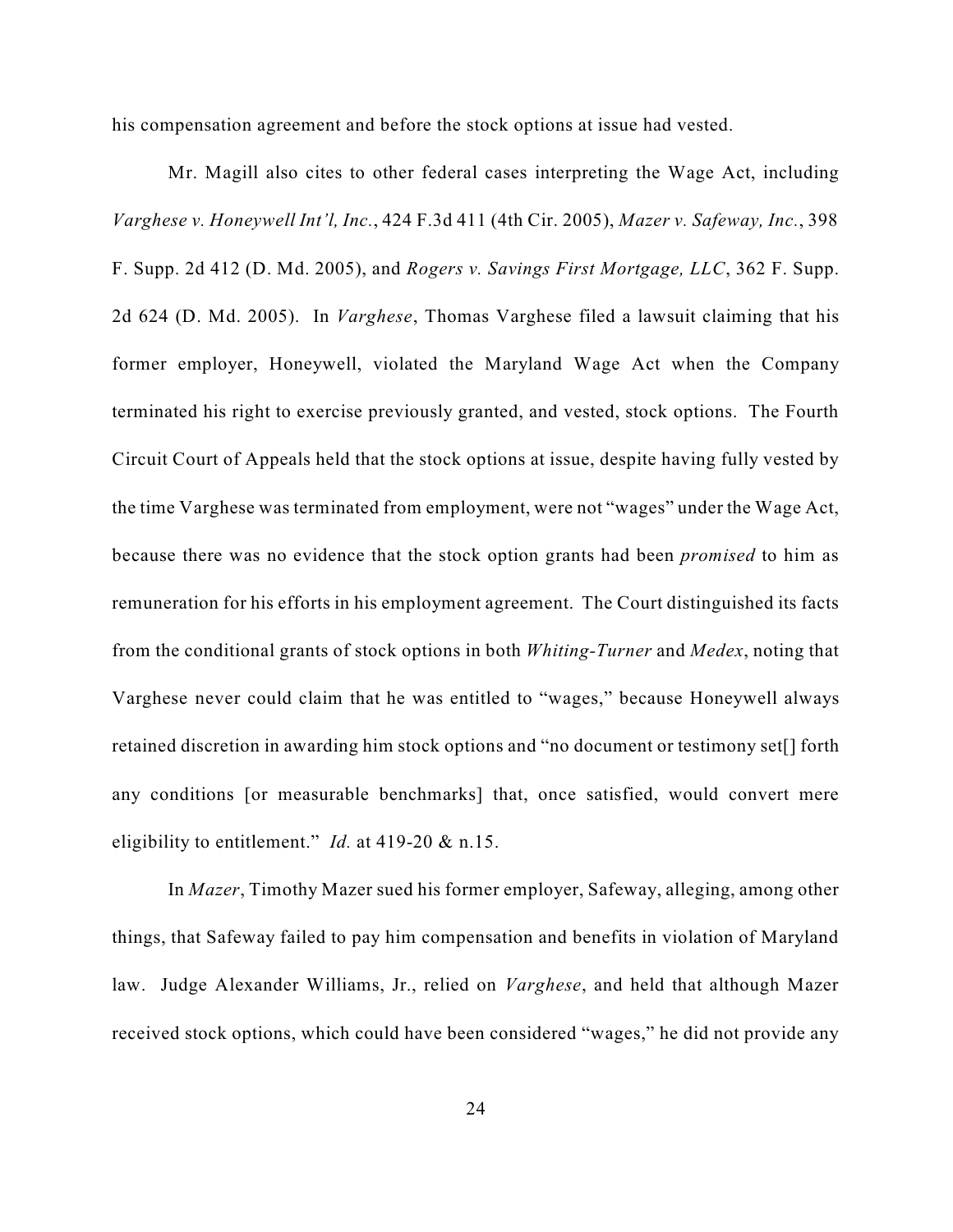evidence that he had received the stock options in exchange for his continued employment, and "[t]he grant of the options itself, however, does not show that the options were promised." *Mazer*, 398 F. Supp. 2d at 426-27.

Mr. Magill suggests that *Varghese* and *Mazer* support his argument that the definition of "wages" can include stock options if they are promised as compensation, but disregards their holdings because the stock options at issue were found to be discretionary awards rather than promised compensation. The present case is distinguishable, however, because even though the stock options were promised compensation, Mr. Magill failed to achieve the agreed upon service condition of being employed on a certain date, a fact that was conspicuously absent as an issue in *Varghese* and *Mazer*.

In *Rogers*,Judge William M. Nickerson of the U.S. District Court for Maryland relied upon *Whiting-Turner* and *Medex*, in holding that unpaid year-end *bonuses* were due to former employees of Savings First Mortgage, LLC, under the Wage Act. Mr. Magill ignores the fact that "a bonus" is explicitly included in the definition of "wage" in the Wage Act. Section 3-  $501(c)(2)(i)$ . Because we hold that Mr. Magill's unvested stock options were not "wages," pursuant to the Wage Act, *Rogers* is inapposite. 14

Our conclusion is consistent with other courts which have gone further than 14 we do herein and have held that under their respective wage statutes, stock options are not "wages." *See, e.g., Weems v. Citigroup, Inc.*, 900 N.E.2d 89, 93-95 (Mass. 2009) (holding that stock options awarded under a voluntary payroll program, which included a forfeiture provision upon termination, did not constitute "wages" subject to the Massachusetts Weekly Wage Act); *Paolini v. Albertson's, Inc.,* 149 P.3d 822, 824-25 (Idaho 2006) (holding that (continued...)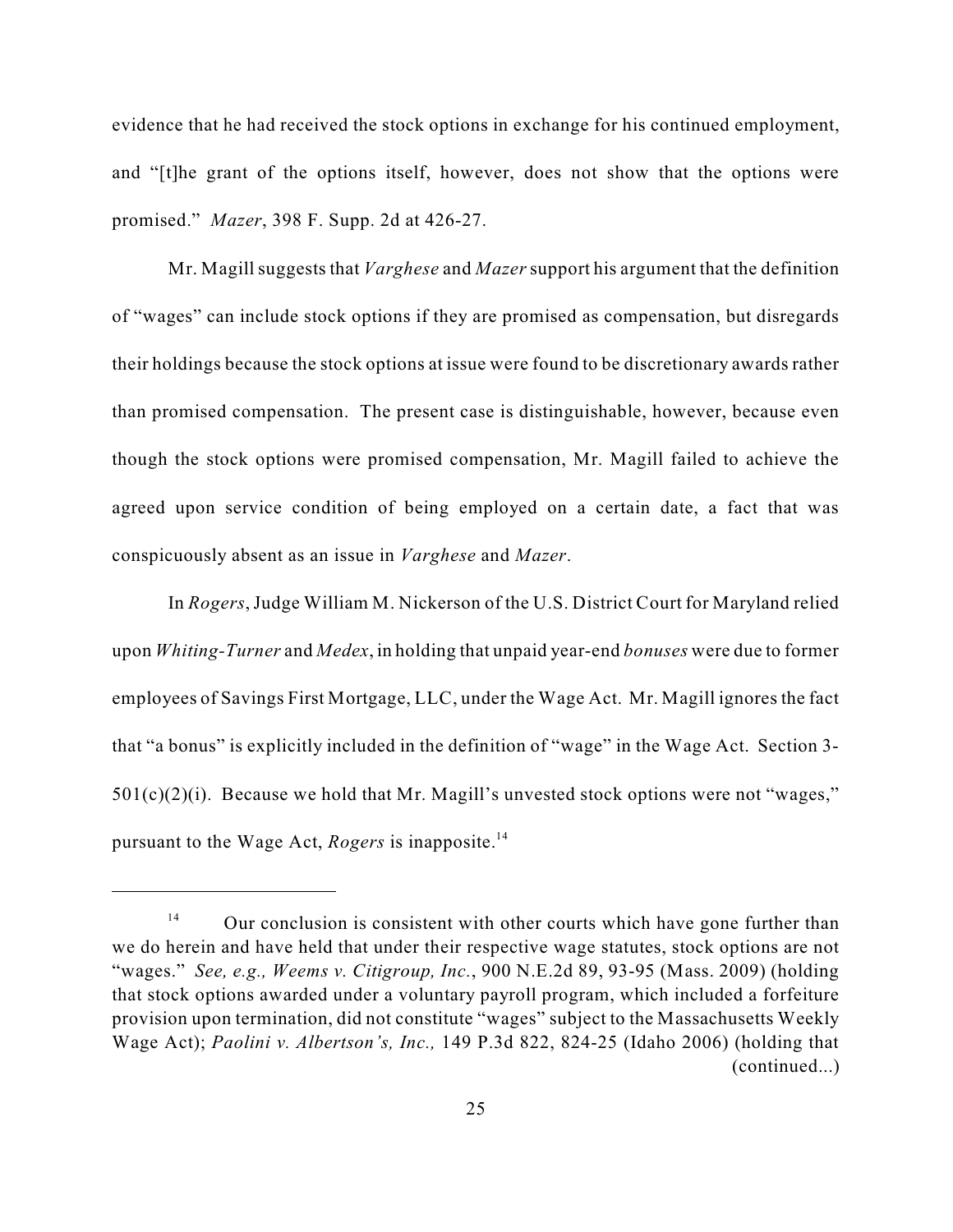#### **CONCLUSION**

The Circuit Court judge, in the instant case, granted partial summary judgment in favor of Mr. Magill, but did not enter a separate, written declaratory judgment defining the rights and obligations of the parties. This Court, in its discretion, "may 'review the merits of the controversy and remand for entry of an appropriate declaratory judgment by the circuit court.'" *Lovell Land, Inc. v. State Highway Admin.*, 408 Md. 242, 256, 969 A.2d 284, 292 (2009), quoting *Bushey v. Northern Assurance*, 362 Md. 626, 651, 766 A.2d 598, 611 (2001). *See Rogers v. P-M Hunter's Ridge, LLC*, 407 Md. 712, 745, 967 A.2d 807, 827 (2009); *Union United Methodist Church, Inc. v. Burton*, 404 Md. 542, 559, 948 A.2d 1, 11 (2008); *Messing v. Bank of America*, 373 Md. 672, 702-03, 821 A.2d 22, 39-40 (2003); *Mitchell v. Maryland Cas. Co.*, 324 Md. 44, 63, 595 A.2d 469, 478 (1991).

Mr. Magill was promised the right to exercise the stock option grants upon meeting the service condition of being employed on the vesting dates; he did not meet the conditions

 $14$ (...continued)

stock options do not constitute wages under Idaho's wage laws); *See also IBM v. Bajorek*, 191 F.3d 1033, 1039 (9th Cir. 1999) (interpreting California law and holding that stock options are not wages under the California Labor Code; rather, stock options are "contractual rights to buy shares of stock"); *Weir v. Anaconda Co.*, 773 F.2d 1073, 1086 (10th Cir. 1985) (interpreting Kansas law and holding that stock options are not wages under the Kansas Wage Payment Act).

Mr. Magill cites various decisions of the Court of Special Appeals, those being *Aronson v. Fetridge*, 181 Md. App. 650, 957 A.2d 125 (2008), *Himes v. Anderson*, 178 Md. App. 504, 943 A.2d 30 (2008), and *Stevenson v. Branch Banking & Trust Corp.*, 159 Md. App. 620, 861 A.2d 735 (2004). We need not address these cases, because vesting of stock options was not an issue.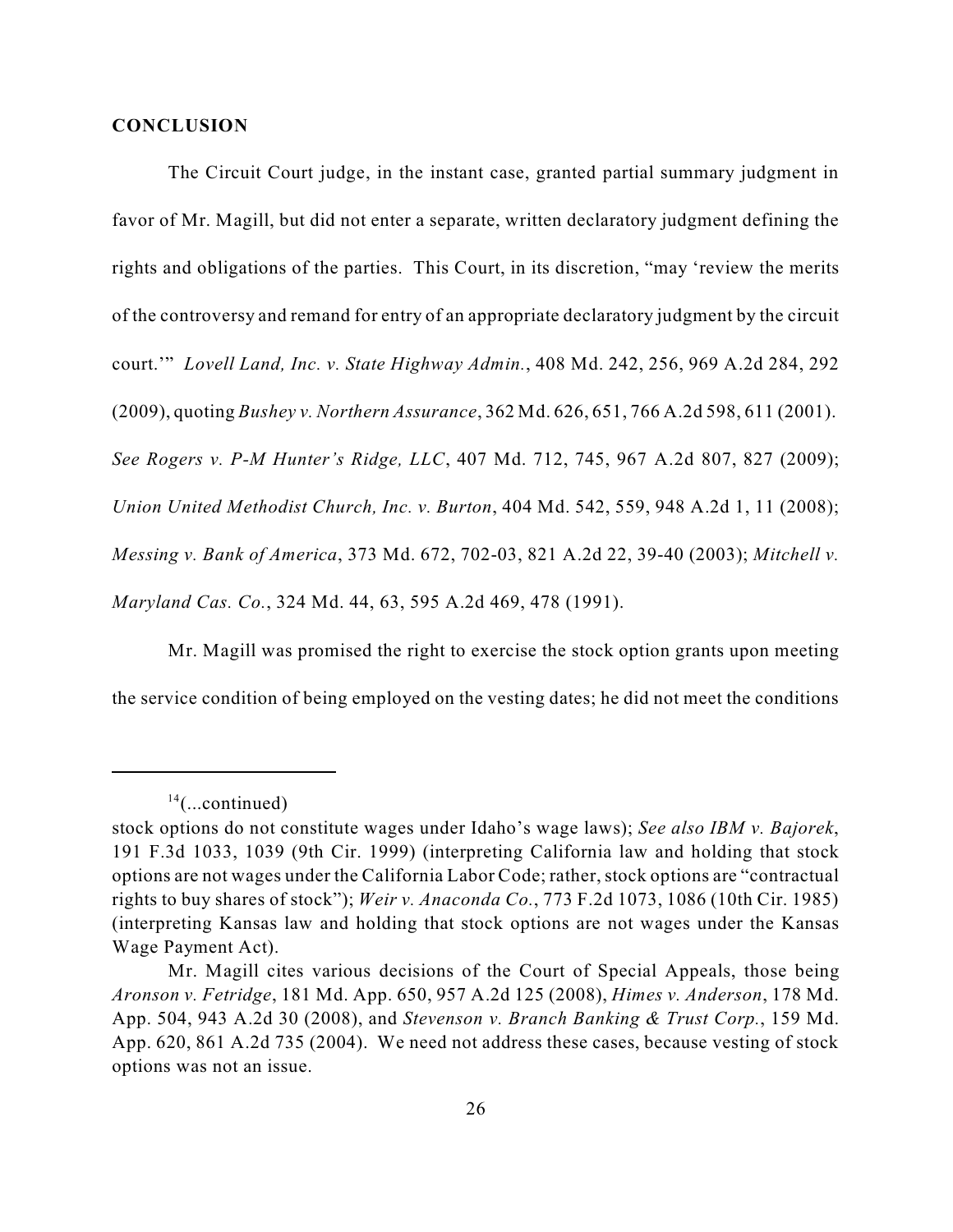for his stock options to vest, thus, we hold that the Circuit Court judge erred in holding that the conditionally granted unvested stock options were wages under the Wage Act. As a result, this case is remanded to the Circuit Court for entry of a declaratory judgment to that effect, consistent with this opinion and for a grant of Catalyst's motion for partial summary judgment.

> **JUDGMENT OF THE CIRCUIT COURT FOR MONTGOMERY**  $C$  **OUNTY REVERSED; CASE REMANDED TO THAT COURT WITH DIRECTIONS TO GRANT SUMMARY JU DGM EN T FOR APPELLANT AND TO ENTER A D E C L A R A T O R Y J U D G M E N T CONSISTENT WITH THIS OPINION. COSTS IN THIS COURT TO BE PAID BY APPELLEE.**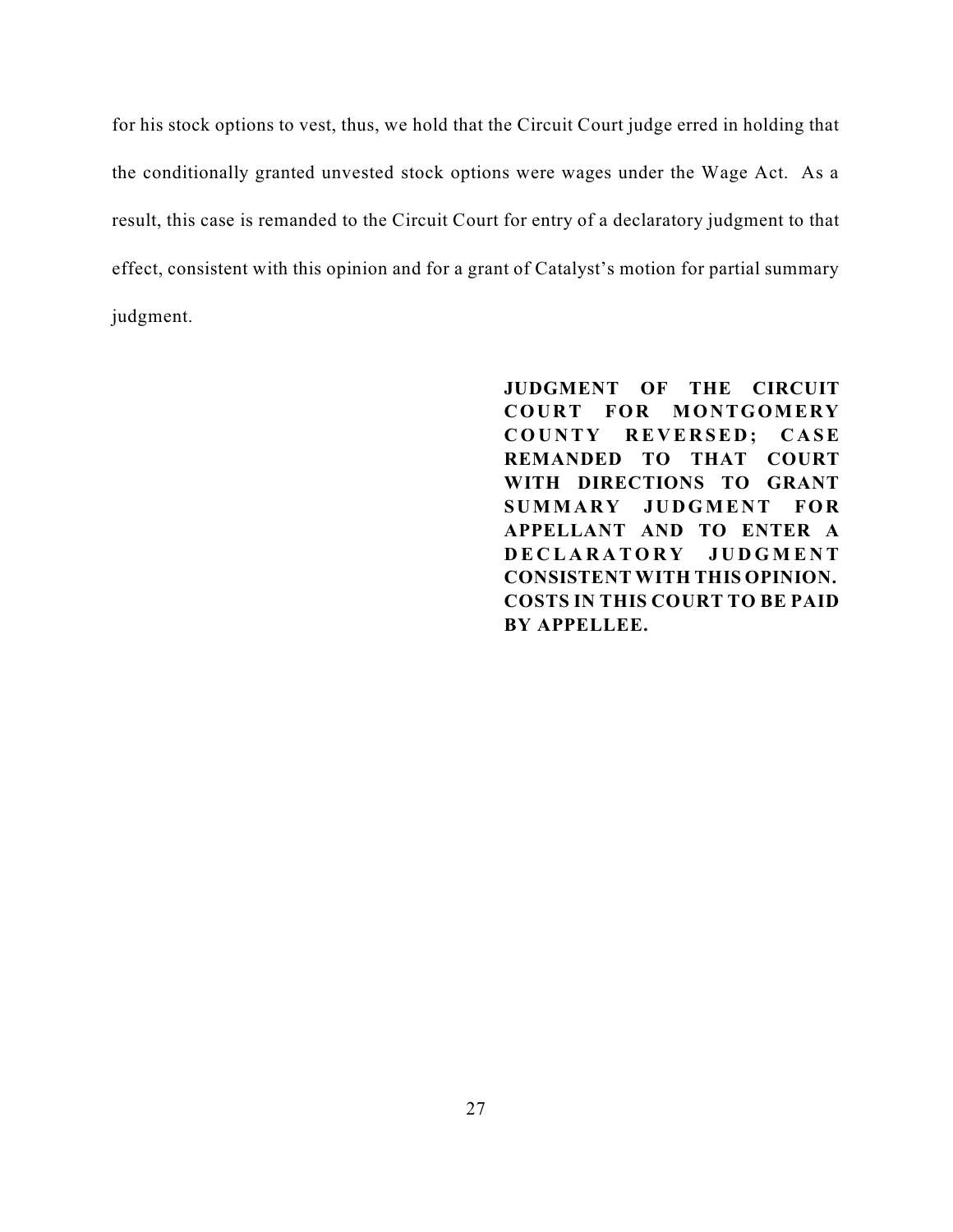### IN THE COURT OF APPEALS

#### OF MARYLAND

No. 80

September Term, 2009

CATALYST HEALTH SOLUTIONS, INC., f/k/a HEALTHEXTRAS, INC.

v.

MARTIN A. MAGILL

Bell, C.J. Harrell Battaglia Greene Murphy Adkins Barbera,

JJ.

Concurring & Dissenting Opinion by Murphy, J.

Filed: June 2, 2010